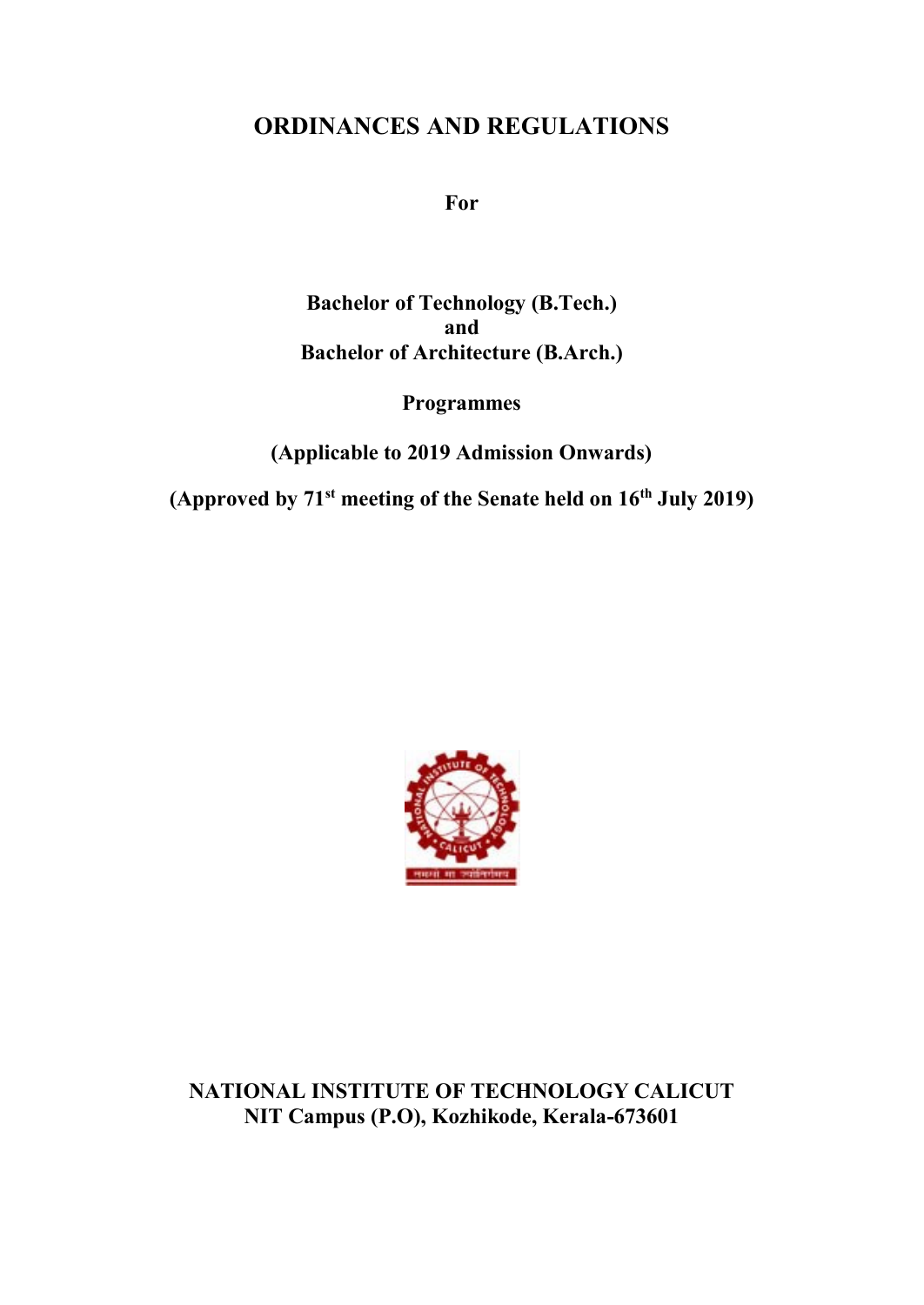## **CONTENTS**

#### **ORDINANCES**

## **REGULATIONS**

- R.1 Admission
- R.2 Structure of the B. Tech. and B.Arch. Programmes
- R.3 Faculty Advisor
- R.4 Class Committee
- R.5 Change of Branch-only for B. Tech. Programme
- R.6 Registration and Enrolment
- R.7 Registration Requirement
- R.8 Minimum Requirement to Continue the Programme
- R.9 Maximum Duration of the Programme
- R.10 Temporary Discontinuation
- R.11 Discipline
- R.12 Attendance & Leave
- R.13 Assessment Procedure
- R.14 System of Tests/Assignments/Tutorials
- R.15 End Semester Examination
- R.16 Weights
- R.17 Makeup Examination
- R.18 Evaluation of Project/Thesis and Seminar
- R.19 Method of Grading
- R.20 Declaration of Results
- R.21 Re-Examination
- R.22 Re-evaluation of Answer Sheets & Repetition of a Course
- R.23 Grade Point Average
- R.24 Grade Card
- R.25 Slow-Pace Learning
- R.26 Permanent Disqualification
- R.27 Courses under OT Category
- R.28 Transfer of Credits
- R.29 Eligibility for the Award of B. Tech/B. Arch. Degree
- R.30 Power to Modify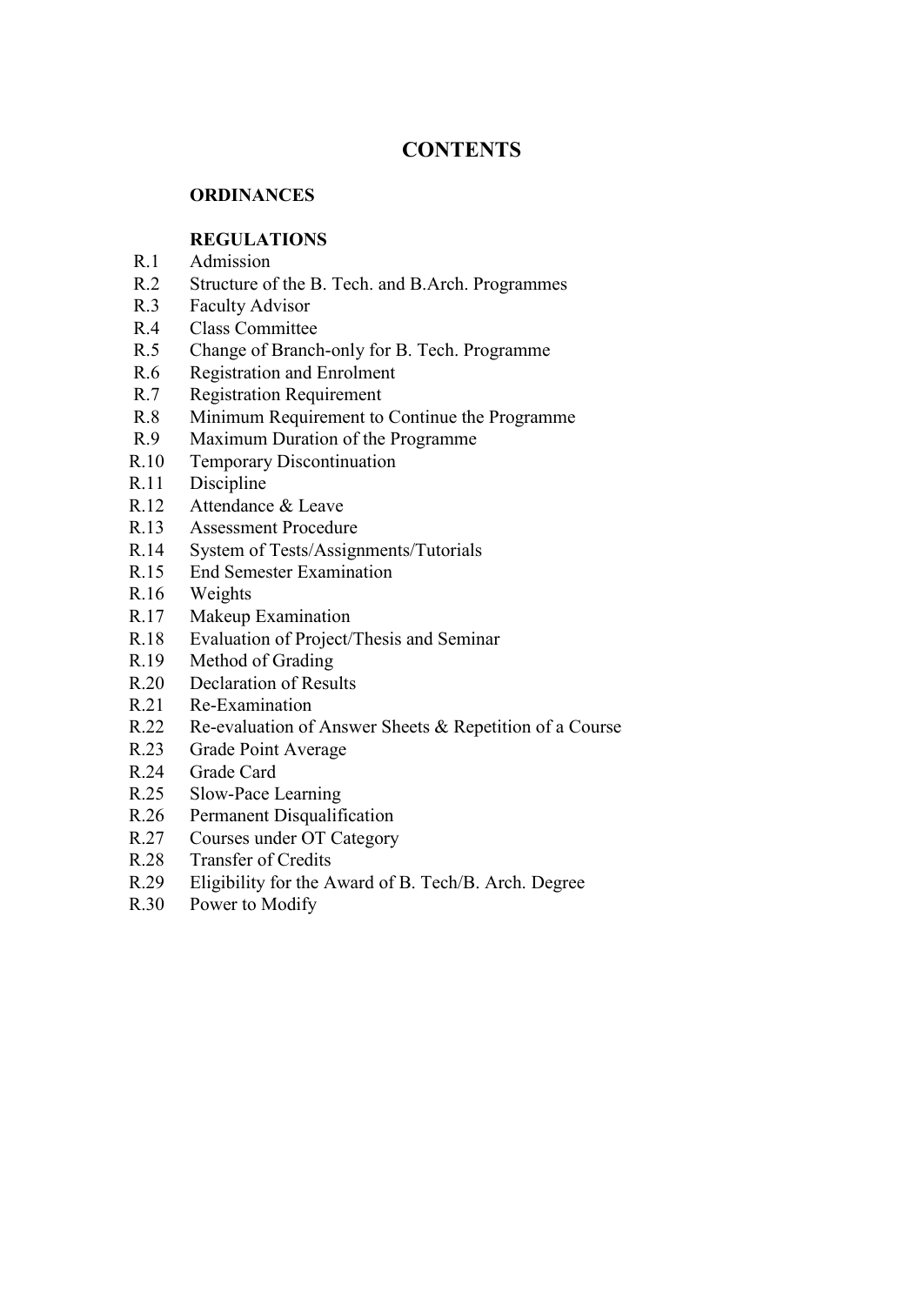## **ORDINANCES**

- O.1 Eligibility for admission, admission policy and procedure shall be decided from time to time by the Senate/Board of Governors (BoG) of National Institute of Technology Calicut (Institute), following the guidelines issued by the Ministry of Human Resource Development (MHRD), Government of India.
- O.2 NIT Calicut offers regular full-time B. Tech. and B.Arch. Programmes. The duration of the B. Tech. programme shall be 4 years (8 semesters).The duration of the B. Arch. programme shall be 5 years (10 semesters). Every academic year consists of two semesters-Monsoon Semester (July-August to November-December) and Winter Semester (December-January to April-May).
- O.3 Award of B. Tech. and B. Arch. degree shall be in accordance with the regulations of the Senate of the Institute.
- O.4 The Senate/BoG of the Institute has the right to modify any regulations stated from time to time.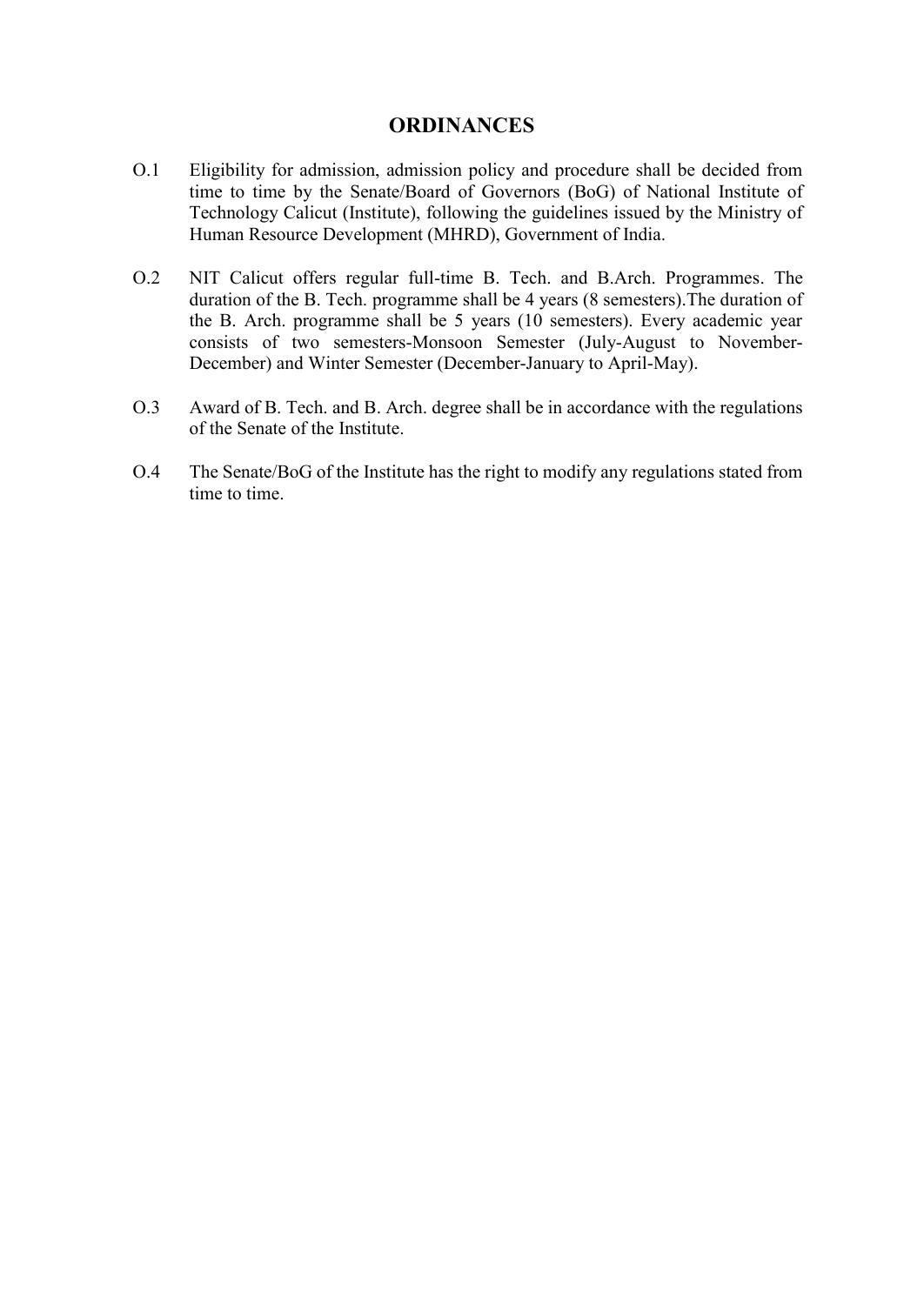## **REGULATIONS**

#### **R.1 Admission**

- R.1.1 Admission to the B.Tech.and B.Arch. programmes of the National Institute of Technology Calicut will be in accordance with the instructions received from the MHRD, Government of India from time to time.The number of seats in each branch of the B.Tech. programme and B.Arch.programme will be decided by the Senate/BoG of the Institute following the instructions from MHRD, Government of India. Reservation of seats to various categoriesshall be as per the directives from MHRD, Government of India, from time to time. A limited number of seats may be offered to Foreign Nationals and Indians living abroad, in accordance with the rules and procedures issued by the MHRD from time to time.
- R.1.2 Eligibility for admission shall be as per the criteria issued by the admission authority entrusted by the MHRD, Government of India, from time to time.
- R.1.3 Candidates have to fulfill the medical standards required for admission as set out in the Information Brochure of the Institute or by any other body or organization entrusted by MHRD/the Institute.
- R.1.4 The selected candidates shall be admitted to the B.Tech. or B.Arch. programme after he/she fulfills all the admission requirements set by the Institute after payment of the prescribed fees.
- R.1.5 In all matters related to admission to the B.Tech. or B.Arch. programme, the decision by the Institute or by any other body/organization entrusted by MHRD/ the Institute and its interpretation given by the Chairman of the Senate shall be final and binding.
- R.1.6 If at any time after admission, it is found that a candidate has not fulfilled any of the requirements stipulated by the Institute or any other body or organization entrusted for the admission by MHRD/the Institute, the Dean (Academic) may revoke the admission of the candidate and report the matter to the Senate.
- R.1.7 The fee structure is as decided by the BoG following the directives of MHRD, Government of India, from time to time.

## **R.2 Structure of the B.Tech.and B.Arch. Programmes**

R.2.1 The programme shall consist of the following:

i) General (common) core courses comprising mathematics, science, humanities and basic engineering;

ii) Engineering/Architecture core courses introducing the student to the foundation of engineering in the respective branch or architecture;

iii) Elective courses enabling the student to opt and undergo a set of courses of interest to him/her;

iv) Professional practice including project, seminar and industrial training and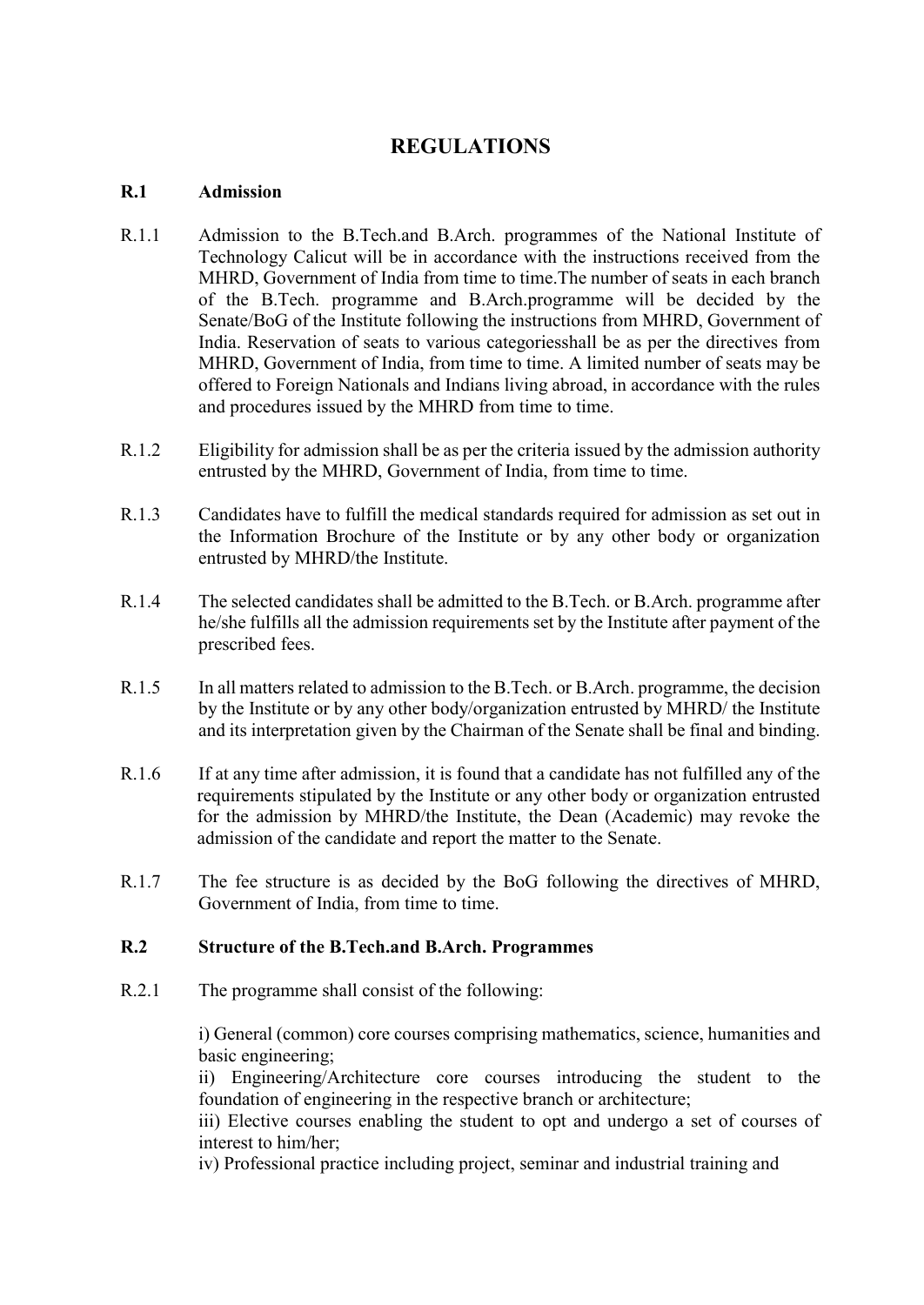v) Courses such as Environmental Studies, Physical Education, Value Education and National Service Scheme (termed as OT).

R.2.2 The complete B.Tech. programme will consist of 8 categories: Mathematics, Science, Humanities, Basic Engineering, Professional Core, Departmental Electives, Open Electives and Other Courses, distributed over eight semesters with two semesters per academic year.

> The complete B.Arch. programme will consist of 8 categories: Mathematics, Science, Humanities, Basic Engineering, Professional Core (Architecture), Departmental Electives, Open Electives and Other Courses, distributed over ten semesters with two semesters per academic year.

- R.2.3 Every branch of the B.Tech. programme and B.Arch. programme shall have a curriculum and syllabi for the courses approved by the Senate. Syllabus for any course can be modified/updated by the respective department with recommendations from Department Consultative Committee (DCC) and approval from Senate. Curriculum revisions, when required, will be proposed by a committee nominated by the Dean (Academic). All revisions shall be recommended by DCC of the concerned departments and approved by the Senate.
- R.2.4 The academic programmes of the Institute follow the credit system. The general pattern is:
	- (i) One credit for each lecture hour per week per semester (Though one credit is given to one lecture hour per week as per curriculum, minimumtwo more hours are essentially required to support every contact hour);
	- (ii) One (or two) credits for each laboratory practical course of two (or three) hours per week per semester;
	- (iii) Two (or three) credits for drawing courses of two lecture plus two (or three) hours of drawing classes per week per semester.
	- (iv) Design, seminar, thesis and project courses with appropriate credits.
	- (v) Courses with only lectures or lectures clubbed either with practical or drawing or projects etc., and with appropriate credits.

Exact details of the courses and credits will be as per the approved curriculum.

R.2.5 The curriculum of any branch of the B.Tech. programme shall have a total of160credits.The curriculum of the B.Arch. programme shall have a total of 210 credits.

Students shall earn the above minimum total credits and score CGPA of 5.0 or above for their successful completion of the programme to receive the Degree.

R.2.6 Departments have to offer all the core courses prescribed in the curriculum for any semester. Sufficient number of elective courses shall also be offered in line with the curriculum. Number of elective courses and other courses, if any, from the curriculum, to be offered in any semester can be decided by the DCC, based on the requirement/pre-registration data.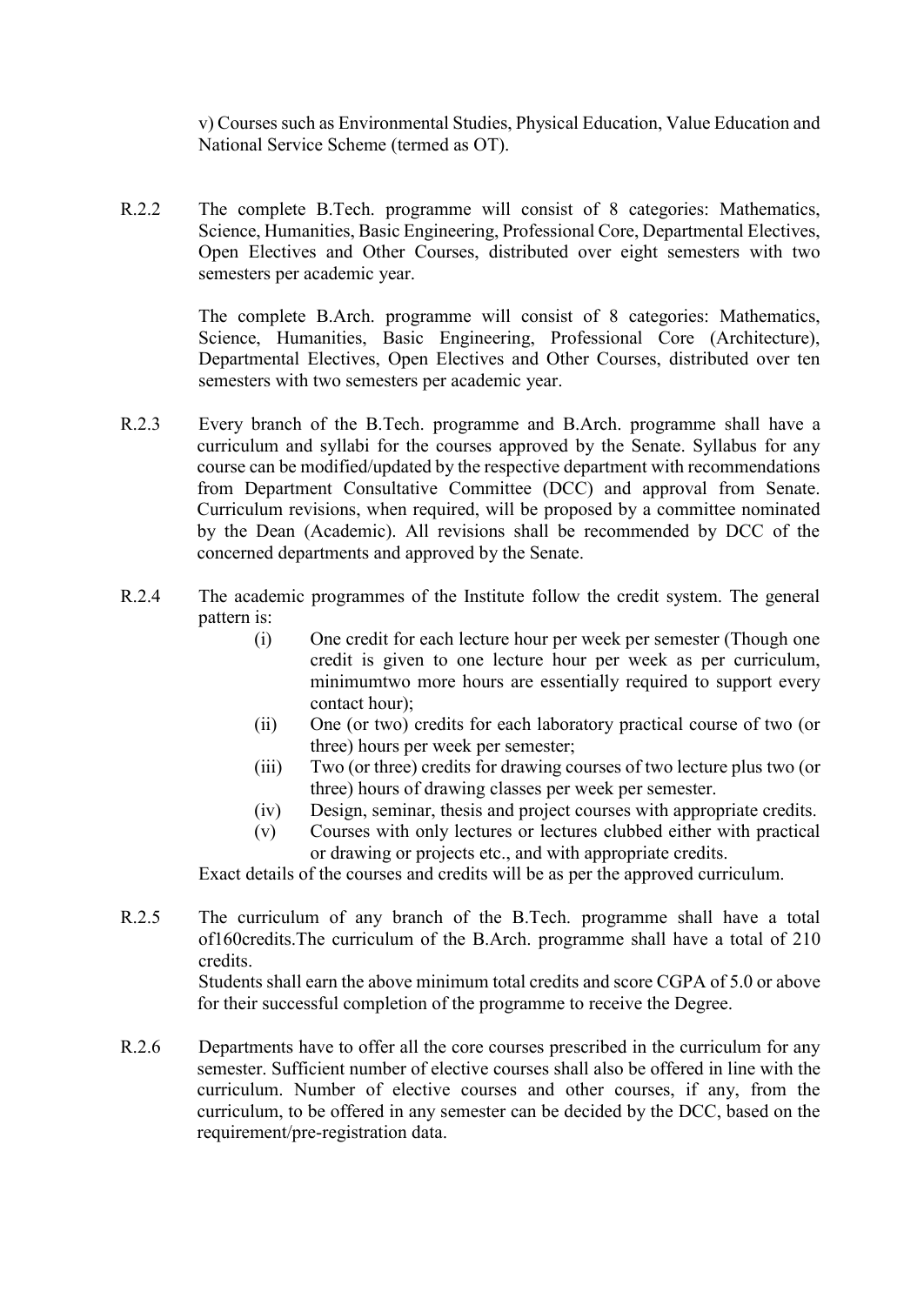R.2.7 Every course of the B.Tech. programme shall be placed in one of the 8categories as listed in Table 1.

| <b>Table 1</b> |                             |                             |                |  |
|----------------|-----------------------------|-----------------------------|----------------|--|
| Sl. No.        | <b>Course Category</b>      | Number of<br><b>Courses</b> | <b>Credits</b> |  |
| 1.             | Mathematics (MA)            | 4                           | 12             |  |
| 2.             | Science (BS)                | 5                           | 10             |  |
| 3.             | Humanities (HL)             | 3                           | 9              |  |
| 4.             | Basic Engineering(BE)       | 6                           | 15             |  |
| 5.             | Professional Core (PC)      | 27                          | 81             |  |
| 6.             | Open Electives (OE)         | $\overline{2}$              | 6              |  |
| 7.             | Departmental Electives (DE) | 7                           | 21             |  |
| 8.             | Other Courses (OT)          | 4                           | 6              |  |
|                | <b>Total</b>                | 58                          | 160            |  |

Minimumcredits to be earned for the course completion of B.Tech. Degree programme are **160**(of which 6 credits of course work done (Sl. No. 8 in the above table) under OT are of Pass/Fail category and are not counted towards CGPA calculation).

R.2.9 Every course of the B.Arch. programme shall be placed in one of the 8 categories as listed in Table 2.

| <b>Sl. No.</b> | <b>Course Category</b>                       | Number of<br><b>Courses</b> | <b>Credits</b>              |
|----------------|----------------------------------------------|-----------------------------|-----------------------------|
| 1.             | Mathematics (MA)                             |                             | 3                           |
| 2.             | Science (BS)                                 |                             | $\mathcal{D}_{\mathcal{L}}$ |
| 3.             | Humanities (HL)                              |                             | 3                           |
| 4.             | Basic Engineering(BE)                        | 3                           | 8                           |
| 5.             | Professional Core (PC)-<br>Architecture (AR) | 49                          | 170                         |
| 6.             | Open Electives (OE)                          | $\mathcal{D}_{\mathcal{L}}$ | 6                           |
| 7.             | Departmental Electives (DE)                  | 4                           | 12                          |
| 8.             | Other Courses (OT)                           | 4                           | 6                           |
|                | <b>Total</b>                                 | 65                          | 210                         |

#### **Table 2**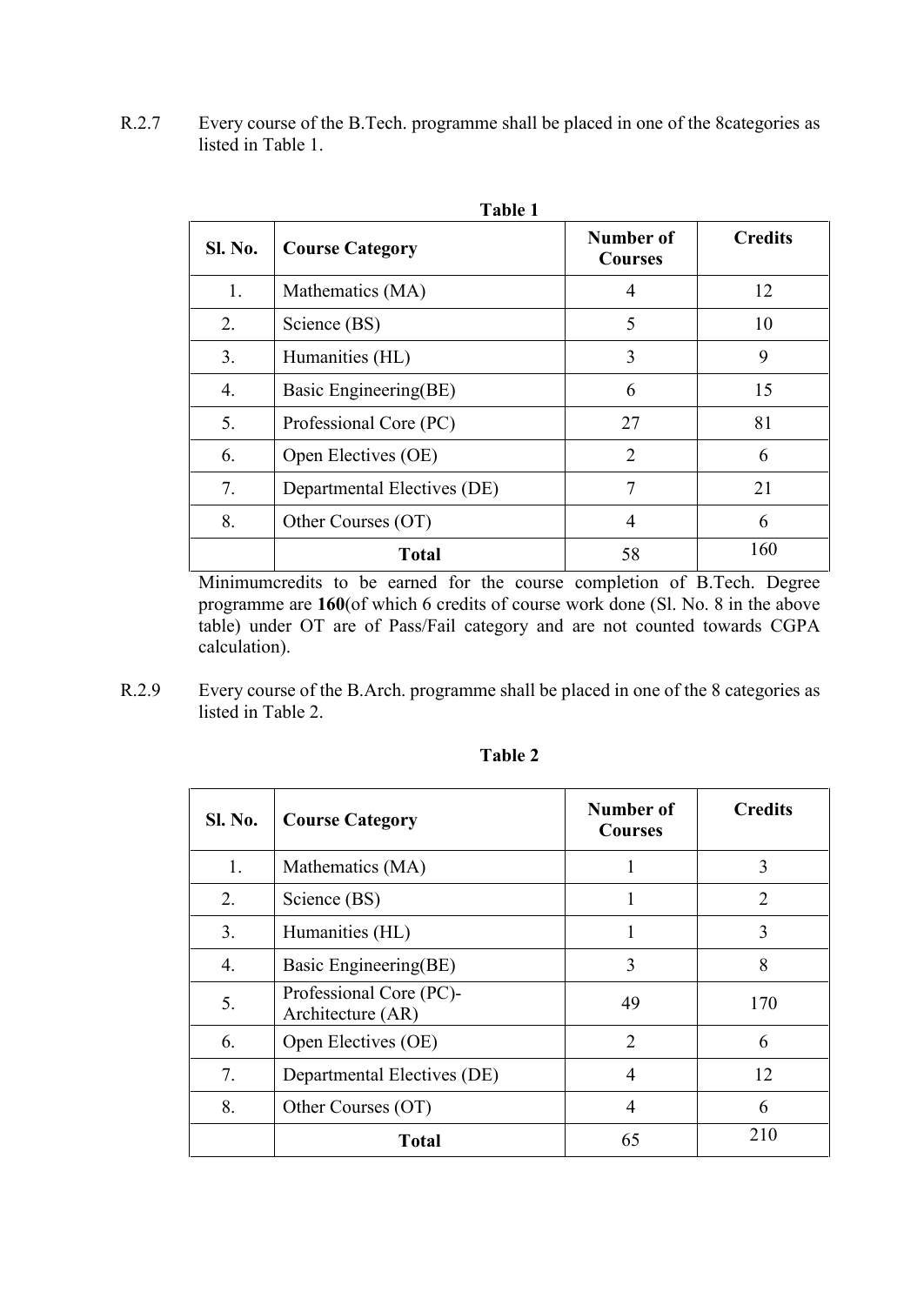Minimum credits to be earned for the course completion of B.Arch. Degree programme are **210** (of which 6 credits of course work done (Sl. No.8 in the above table) under OT are of Pass/Fail category and are not counted towards CGPA calculation).

- R.2.10 Courses in the first and second semesters are normally referred as first level courses. In a similar manner, there are second, third, fourth and fifth level courses (fifth level is only for B. Arch. programme) for higher semesters.
- R. 2.11 A student who has earned the minimum number of credits and minimum CGPA (5.0) required for the award of the degree including the minimum credits prescribed for each category shall not be permitted to register for more courses to improve his/her CGPA.
- R.2.12 The medium of instruction is English. All examinations, project/seminar reports, presentations and communications will be in English only.

## R.3 **Faculty Advisor**

R.3.1 To help the students in planning their courses of study and for getting general advice on the academic programme, the concerned department will assign a certain number of students to a permanent faculty member who will be called their 'Faculty Advisor (FA)'. One faculty advisor will act as the coordinating faculty advisor when more than one faculty advisors are assigned for a class of students.

> Students shall first approach their faculty advisor for all kinds of academic advices, course registrations, leave and all academic/study related matters in the Institute. Whenever required, he/she shall provide necessary advice to the students. FA shall make appropriate recommendations or remarks on the applications submitted by the students before forwarding to HoD/other concerned officials.

> Faculty advisor will keep the complete record of academics, attendance /leave, disciplinary actions if any, contact details of parents/local guardians if any and any other relevant data of the students assigned to him/her.

> If the performance of the students is found poor in class tests or if the student is not regular in the class as informed by the course faculty in the class committee, FA shall give necessary motivation/advice or warning to the concerned students. If the student still does not show any improvement, matter shall be reported to HoD. Information about the progress/performance may be intimated to their local guardian/parents by the HoD/FA.

> Local guardian/parents shall be informed to maintain contact with the FA of his/her ward for seeking information on performance of their ward.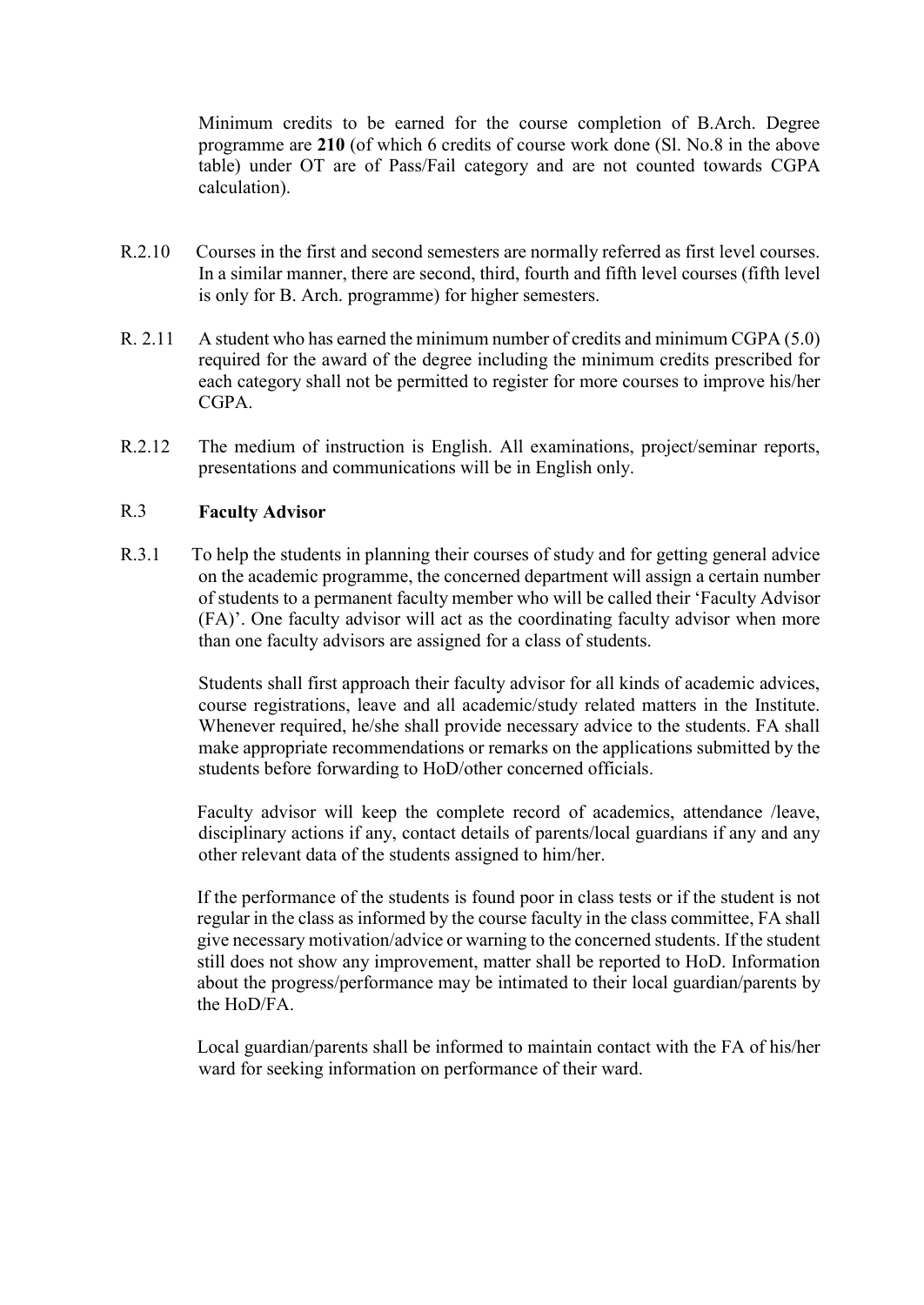### **R.4 Class Committee**

R.4.1 Every class of the B. Tech. programme and B. Arch. programme shall have a Class Committee consisting of all course faculty and students' representatives to coordinate the academic activities.

> For B. Arch and every B. Tech. programme, semester wise, programme wise Class Committee shall be constituted by the respective Head of Department (HoD).

R.4.2 The class committee meetings for the First year B.Tech batches shall be conducted as follows.

> i) Minimum two class committee meetings shall be conducted in the concerned Departments, with members as Course Faculty, Faculty Advisors and Student Representatives, with the respective Head of the Department as Chairperson.

> ii) In case of batches having students from multiple programmes, the First Year B. Tech Coordinator shall be the Chairperson of the class committee for the department level meeting/s.

> iii) In the first meeting of the class committee conducted at the Department, the course plan / method of evaluation / assessment will be presented by the concerned course faculty. This meeting should be conducted within two weeks from the beginning of the semester. All such records shall be filed and kept by the Chairperson of the Class Committee. The Second meeting of the class committee at the Department shall be conducted mainly for the analysis of the performance of the students in the midterm test. Minutes of these department level class committee meetings shall be forwarded to the First Year B.Tech. Coordinator.

> iv) In addition to the above department level class committee meetings, the First Year Coordinator shall convene meetings of all Course Coordinators and faculty advisors, for the analysis of midterm test results and finalisation of grades.

- R.4.3 The constitution of class committees for all semesters of B.Arch. and third and higher semesters of B. Tech. programme is as follows:
	- i) One professor or a senior faculty of the department, not engaging the concerned class to be nominated by the respective HoD to act as the Chairperson,
	- ii) Course faculty or Course coordinator (one faculty member selected from the faculty members offering the same course to different batches) of each of the lecture based courses,
	- iii) Course faculty or Course coordinator (one faculty member selected from the faculty members offering the same course to different batches) of the practical/laboratory/drawing/seminar/project courses,
	- iv) Two students of the class/batch nominated by the FA/HoD,
	- v) Faculty Advisors of all the students in the concerned class.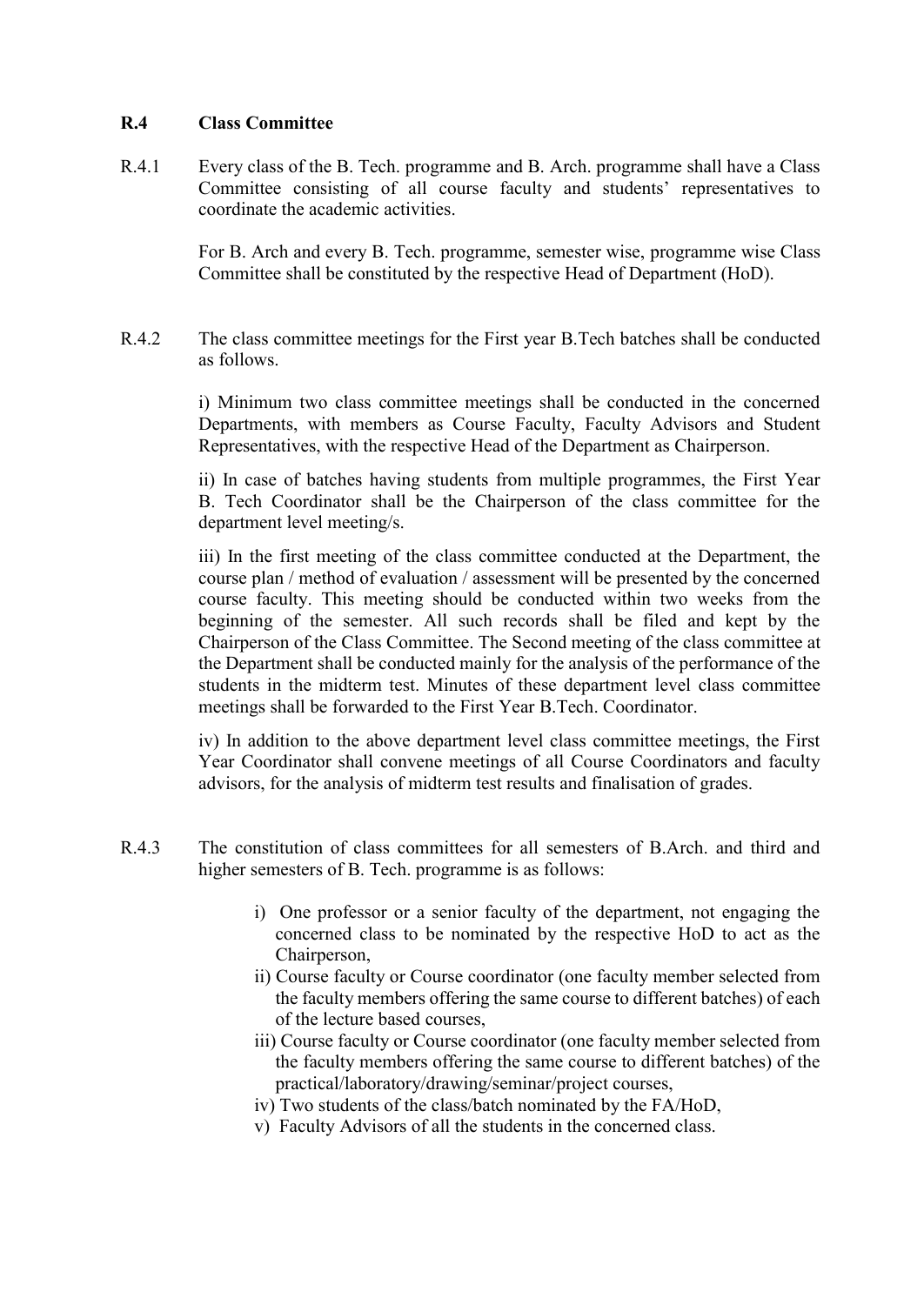The Chairperson of the class committee may co-opt any course faculty of the concerned class as a member in addition to the course coordinator.

R.4.4 Term of the Class Committee shall be one semester. The Committee shall meet at least thrice during the semester.

> The Director and Dean (Academic) or his/her nominee or HoD shall have the right to be present in any class committee meetings. The Chairman of the committee shall record the proceedings of each meeting and communicate a copy of each meeting to the concerned HoD for any further actions.

- R.4.5 The responsibilities of the Class Committee include the following:
	- i) Finalise the evaluation/assessment/course plan submitted by the course faculty
	- ii) Review periodically the progress of the classes, attendance of the students,
	- iii) Identify students with poor performance in the tests and low attendance. List of such students shall be reported to FA. These students shall be motivated or given necessary advice/warning through FA/HoD.
	- iv)Discuss problems concerning conduct of the classes with reference to the curriculum and syllabi and make suitable suggestions and recommendations. These points shall be communicated to Dean (Academic).
	- (vi)Finalization of the semester results (without the student members). Final results will be submitted to the HoD in the prescribed format for publishing in the web/notice board, with a copy given to the FA.

The method of evaluation/assessment/course plan will be decided by the concerned course faculty/course coordinator and will be announced in the class in the beginning of the semester. These details will be presented/discussed in the first class committee (to be conducted within two weeks from the beginning of the semester) by the course faculty and modifications if any, based on the discussions shall be made. All such records shall be filed and kept by the Chairperson of the class committee.

#### **R.5 Change of Branch–only for B. Tech. Programme**

- R.5.1 As an incentive for excellent academic performance in the first two semesters, a limited number of students shall be allowed transfer to the branches of their choice.
- R.5.2 All students who have successfully completed the first two semesters of the courses in the first attempt with CGPA of not less than 9.00 shall be eligible for consideration for change of branch. Eligible students shall apply through the FA on issue of notification.
- R.5.3 Maximum number of inward transfers allowed to a branch is two while the maximum number of outward transfers from a branch is also two, as per R.5.2 above.
- R.5.4 Pass or fail in OT courses will not be considered for change of branch.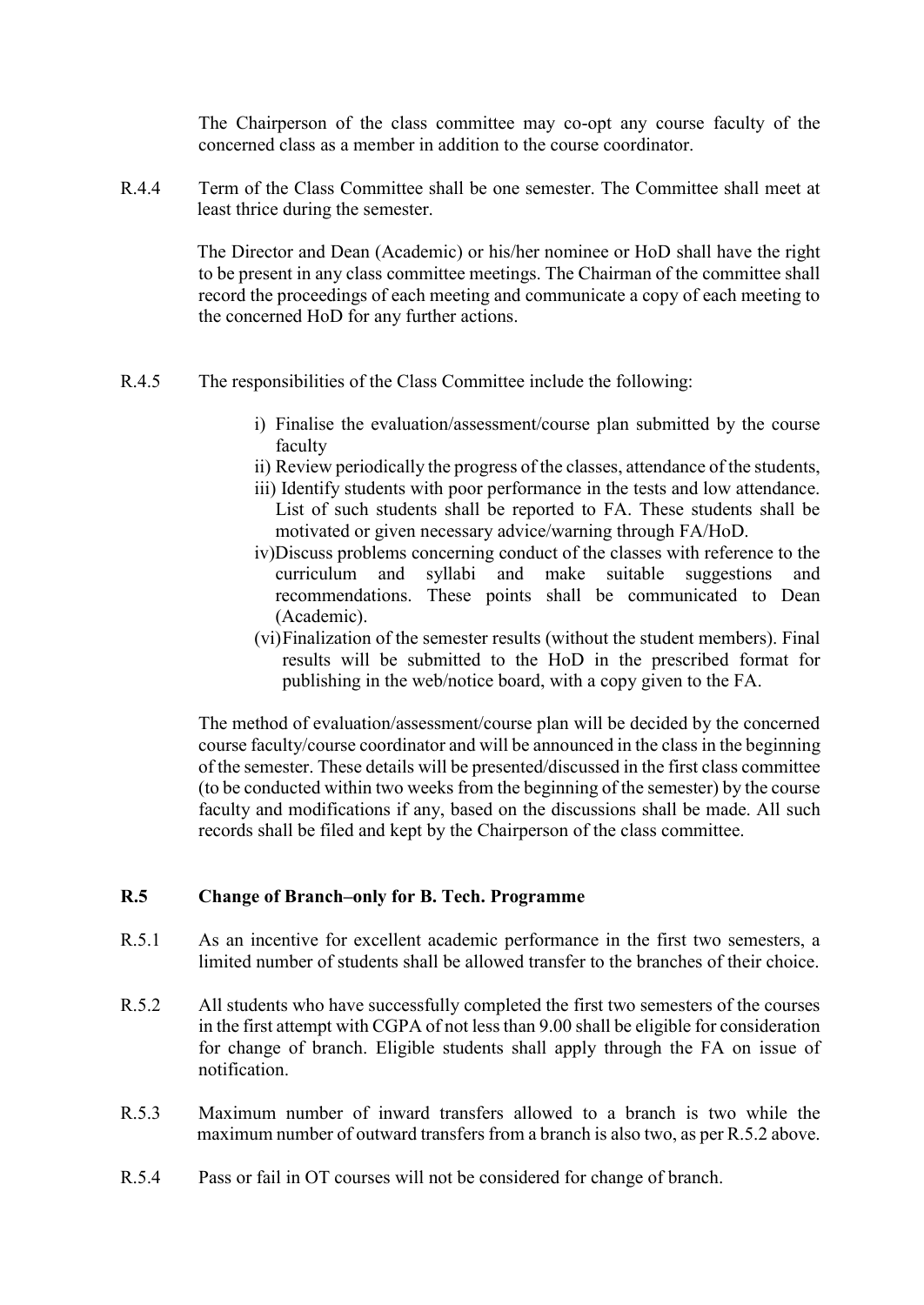- R.5.5 Final list of candidates with permitted branch changes will be published by the academic section with copies to the Department/FA.
- R.5.5 Rules for change of branch are subject to revision from time to time and the decision of the Senate shall be final and binding.

#### **R.6 Registration and Enrolment**

.

R.6.1 Except for the first semester, registration and enrolment shall be done at the beginning of the semester as per the schedule and procedure announced by the academic section.

> A student shall be eligible for enrolment only if he/she completely satisfies the minimum requirement to continue the programme as per regulation R.8 and shall be permitted to enroll only if (i) he/she has cleared all the dues in the Institute, hostel & library up to the end of the previous semester and (ii) he/she is not debarred from enrolment by a disciplinary action of the Institute, (iii) he/she has paid all the tuition fees and all other relevant fees, if any, prescribed by the Institute.

> Students shall complete formalities like teaching evaluation of the courses registered in the previous semester, per-registration etc., if any, as notified by the academic section before the registration into the next semester.

> Registration for the first semester is automatic for all the students admitted and for the second semester, registration will be as per the procedure announced by the academic section.

> Students shall submit the course registration form and acknowledgement receipt to the Faculty Advisor.

- R.6.2 Student has to ensure that his/her name is included in the list of registered students with each course faculty at the beginning of the semester on the first instructional day itself. If not, he/she has to contact FA.
- R.6.3 Course adjustment by adding/dropping course(s) to/from the initial registration is permitted on valid reasons, within three weeks of the commencement of the semester *or as mentioned in the academic calendar*, *whichever is earlier*, with the written approval of his/her Faculty Advisor and HoD

However, the student should ensure that the total number of credits registered for in any semester should satisfy the maximum and minimum credits limits as per R.7.1 and also should enable him/her to earn the minimum number of credits per semester as per R.8.

Courses dropped will have to be registered when they are offered next, if they belong to the list of core courses which are compulsory.

R.6.4 Students can register for 2 (two) courses from a pool of Open Electives. Open Electives of a department are the elective courses offered by the same department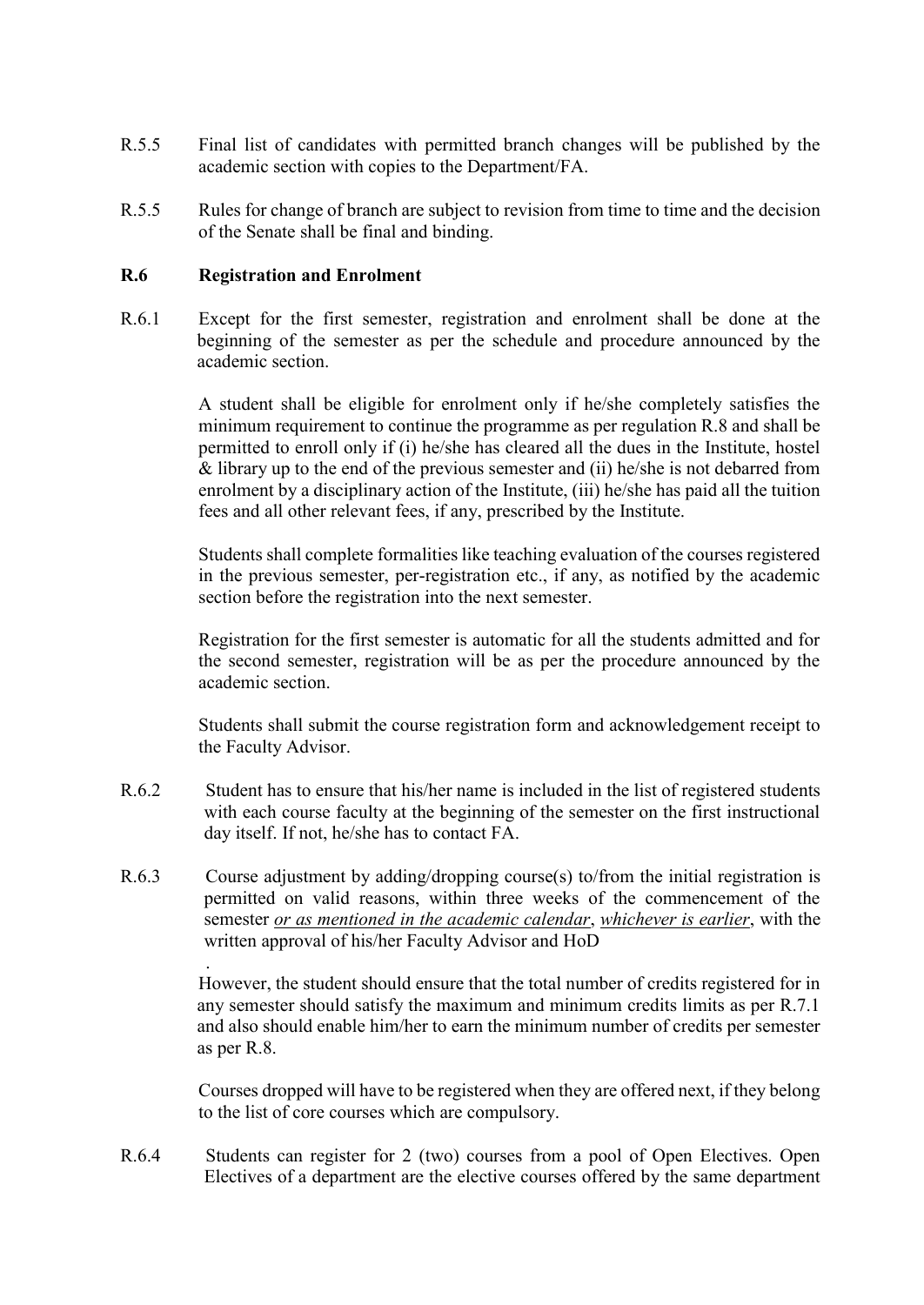or the core or elective courses offered by other departments of the Institute at the UG level, which are announced in every semester as Open Electives.

R.6.5 A B. Tech./B. Arch. student may be allowed to register for an elective course from the PG curriculum during the final year based on the advice from the FA and permission from the course faculty, provided his/her CGPA upto the semester is 7.5 or above.

## **R.7 Registration Requirement**

R.7.1 Maximum credits that can be registered by a B.Tech./B.Arch. student of any semester is the normal credits of the concerned semester (as per the approved curriculum) plus the credits of one more course. However, for students who are only repeating the failed courses/crediting the dropped courses, the maximum credits that can be registered is 24.

> Minimum credits to be registered by a B.Tech./B. Arch. student of any semester is 14, except in the 8<sup>th</sup> semester of B.Tech. and 7<sup>th</sup> semester of B.Arch. However, for students who are repeating only the failed courses/crediting the dropped courseswho have lesser number of credits to be earned for the successful completion of the programme, there is no such minimum limit.

R.7.2 Registration for higher semester courses is permissible only after registering for all the core courses from lower semesters that are being offered at the time, subject to the maximum number of credits permitted. During the registration, preference shall be given to such courses that the credit requirements of lower semesters will be met. Courses with prerequisites indicated in the curriculum/syllabus can be registered only after satisfying the prerequisites.

## R.8 **Minimum Requirement to Continue the Programme**

R.8.1 A student admitted to B Tech/B Arch programme in the first semester can continue up to  $8<sup>th</sup>/10<sup>th</sup>$  semester, in the ascending order, subject to the conditions that he/she shall become eligible for registration to  $(i)$  3<sup>rd</sup> semester, only on earning 15 credits, (ii)  $5<sup>th</sup>$  semester, only on earning 40 credits, (iii)  $7<sup>th</sup>$  semester, only on crediting all 1<sup>st</sup>level courses and earning 65/70 credits as per the relevant curriculum and (iv)  $9<sup>th</sup>$ semester, only on crediting all  $1<sup>st</sup>$  and  $2<sup>nd</sup>$  level courses and earning 90 credits for B Arch as per the relevant curriculum. When a student fails to satisfy the above mentioned stipulations at any stage, he/she has to discontinue the programme and leave the Institute.

> The credit requirements mentioned above do not include OT courses, which are Pass/Fail courses and are not considered for CGPA calculation.

## **R.9 Maximum Duration of the Programme**

R.9.1 The normal duration of the B. Tech. programme is Eight semesters (Four years). However, a student may complete the programme at a slower pace by taking more time, but in any case not more than Sixteen semesters (Eight years) excluding the semesters withdrawn (temporary discontinuation as per R.10 on medical reasons).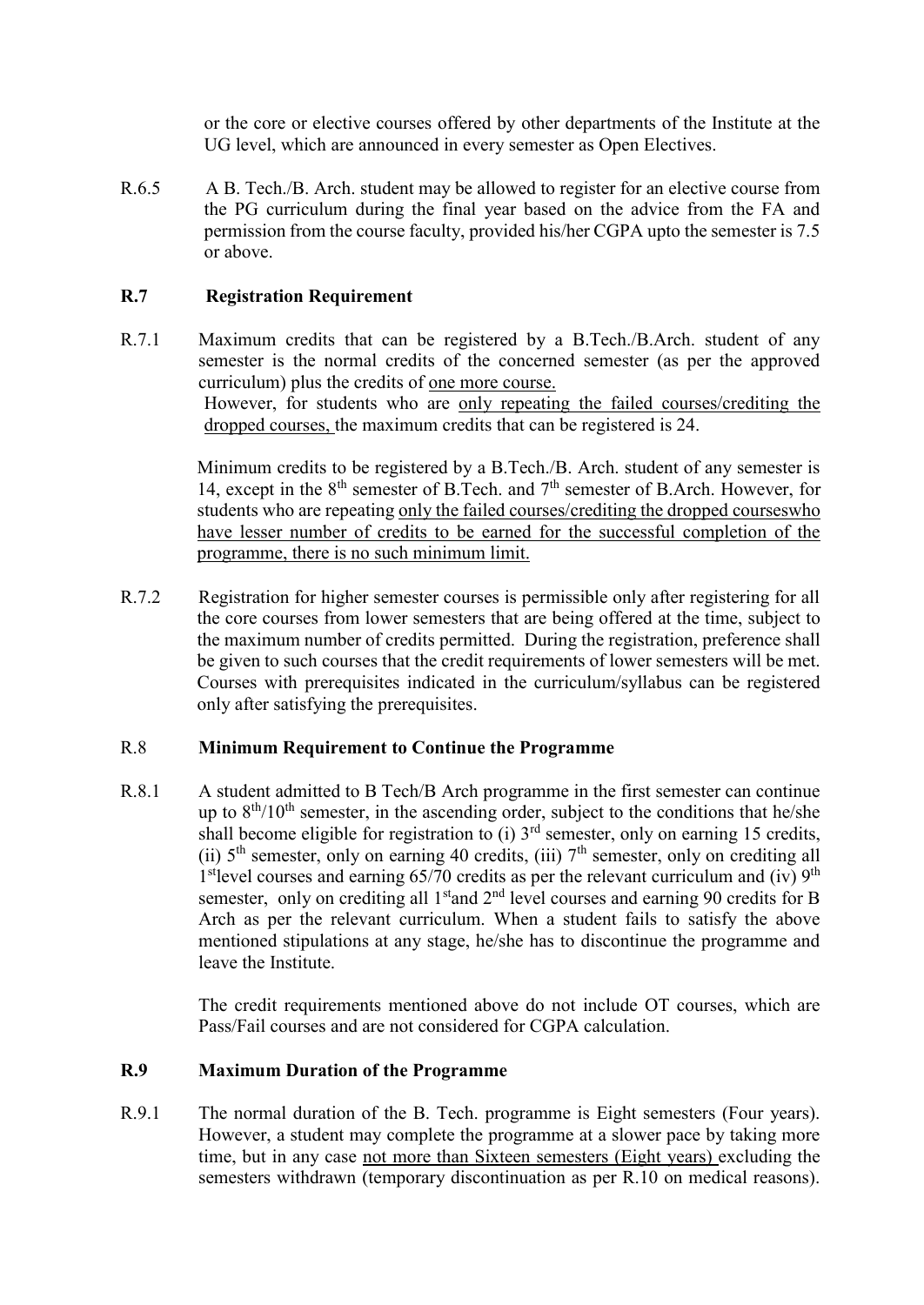However, the students have to satisfy R.8, failing which shall lead to the formalities related to the cancellation of registration.

R.9.2 The normal duration of the B.Arch. programme is Ten semesters (Five years). However a student may complete the programme at a slower pace by taking more time, but in any case not more than Twenty semesters (Ten years) excluding the semesters withdrawn (temporary discontinuation as per R.10 on medical reasons). However, the students have to satisfy R.8, failing which shall lead to the formalities related to the cancellation of registration

#### **R.10 Temporary Discontinuation**

R.10.1 A student may be permitted by the Dean (Academic) to discontinue temporarily from the programme for a semester or a longer period for reasons of ill health or other medical reasons, based on the recommendation from FA and HoD.

> For break of study due to illness, student should submit all necessary medical reports together with the Medical Certificate from the doctor treating him/her giving definite reasons for break of study and its duration. The Medical Certificate should be duly endorsed by the Institute Medical Officer. Before joining back, the student should submit the fitness certificate from the doctor who treated him/her, with endorsement from the Institute Medical Officer.

R.10.2 B. Tech./B. Arch. students desirous of initiating a start-up venture or developing a new product during the course of the programme can apply for temporary discontinuation of the programme. Such students will have to submit a project report, clearly indicating the purpose, action plan, technical details, funding details and future plans to the Dean (Academic) with recommendation from the FA/HoD and DCC. The Dean (Academic) shall evaluate the proposal by constituting an expert committee and take an appropriate decision based on the committee's recommendation. The students shall give a comprehensive presentation about their project proposal in front of the expert committee constituted by the Dean (Academic).

> Normally, a student shall be permitted to discontinue from the programme only for a maximum duration of two semesters, continuous or with break.

R.10.3 In case of change in the curriculum/syllabus, a student has to register for the approved equivalent courses (meeting the same credits) as per the revised curriculum/syllabus in line with the advice of FA, whenever he/she is allowed to continue the programme after the period of discontinuation.

## **R.11 Discipline**

- R.11.1 Every student is required to observe discipline and decorous behavior both inside and outside the campus and not to indulge in any activities, which shall tend to bring down the prestige of the Institute.
- R.11.2 Any act of indiscipline or misbehavior of a student reported to the Dean (Academic) shall be referred to a Discipline & Welfare Committee constituted by the Chairman,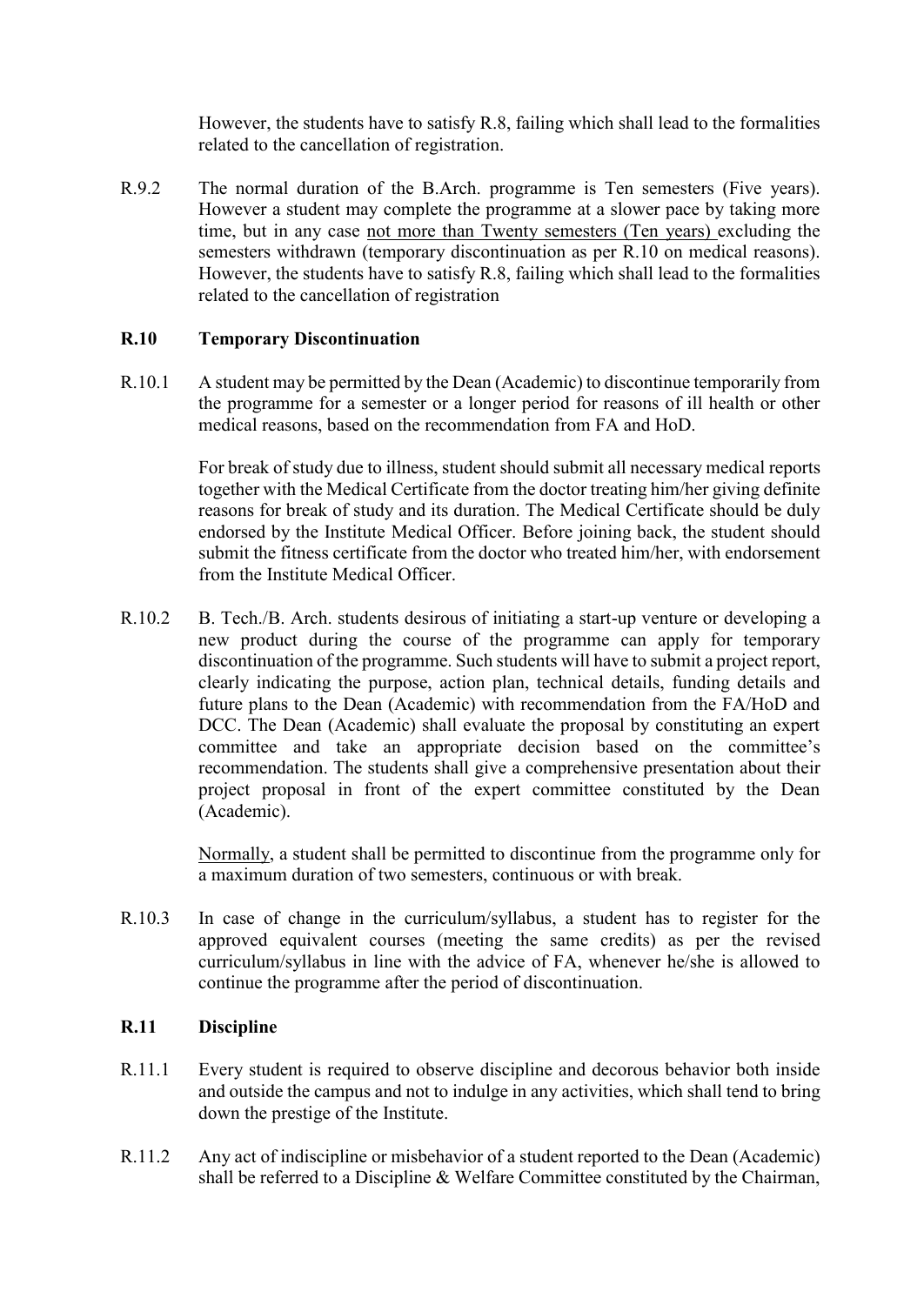Senate. The Committee shall enquire into the charges and decide suitable punishment, if the charges are substantiated. The Committee will also authorize the Dean (Academic) to implement the decision.

- R.11.3 The punished students, if any, may appeal to the Chairman, Senate, whose decision shall be final & binding in all respects.
- R.11.4 Ragging of any nature is a criminal and non-bailable offence. Involvement in ragging shall lead to stringent punishment, including imprisonment as per the law of the land. A student, whose involvement in ragging is established, shall be summarily dismissed from the Institute. In all cases of harassment, if any, of the junior students by the seniors, the Institute level Anti-Ragging Committee will take appropriate decisions for immediate implementation by the Institute. Each student of the Institute, along with his/her parent, is required to give an undertaking in this regard and the same is to be submitted at the time of registration.

#### **R.12 Attendance and Leave**

R.12.1 Students must attend all the classes for the courses which are registered by him/her without fail. If a student cannot attend any of the classes due to sickness or any compelling reasons judged to be valid by the FA/HoD, same shall be informed to the course faculty and FA in advance, if possible or at the earliest. Student shall submit leave application with recommendations of FA to the HoD in advance, if possible or at the earliest.

> If the number of days of absence due to medical reasons, as stated above, does not exceed 10 consecutive days, application for medical leave, supported by medical certificate from a registered medical officer with the endorsement by the Institute Medical Officer, shall reach the HoD with recommendations from FA, within five instructional days after returning from leave or, on or before the last instructional day of the semester, whichever is earlier. Application for Medical Leave will be considered only in cases where the student is not in a position to attend any of the classes during the period mentioned in the Medical Certificate.

> Medical Leave for a period of more than 10 consecutive days shall be admissible only in the case of ill-health requiring hospitalization /physical indisposition with inability to move, such that the student is not in a position to attend any of the classes during the period of Medical Leave applied for. In such cases, the application for Medical Leave should be accompanied by appropriate supporting documents (such as Discharge Summary/treatment records), in addition to the medical certificate obtained from a registered medical practitioner. All the supporting documents and medical certificate are to be endorsed by the Institute Medical Officer. The application for Medical Leave, along with the above documents, should be submitted to the Dean (Academic) with recommendation from the FA and HoD. Decision on granting the Medical Leave will be taken by a sub-committee constituted by the Dean (Academic).

> The students who are granted Medical Leave for more than 10 days consecutively shall produce Medical Fitness Certificate after returning from leave, for continuing the programme.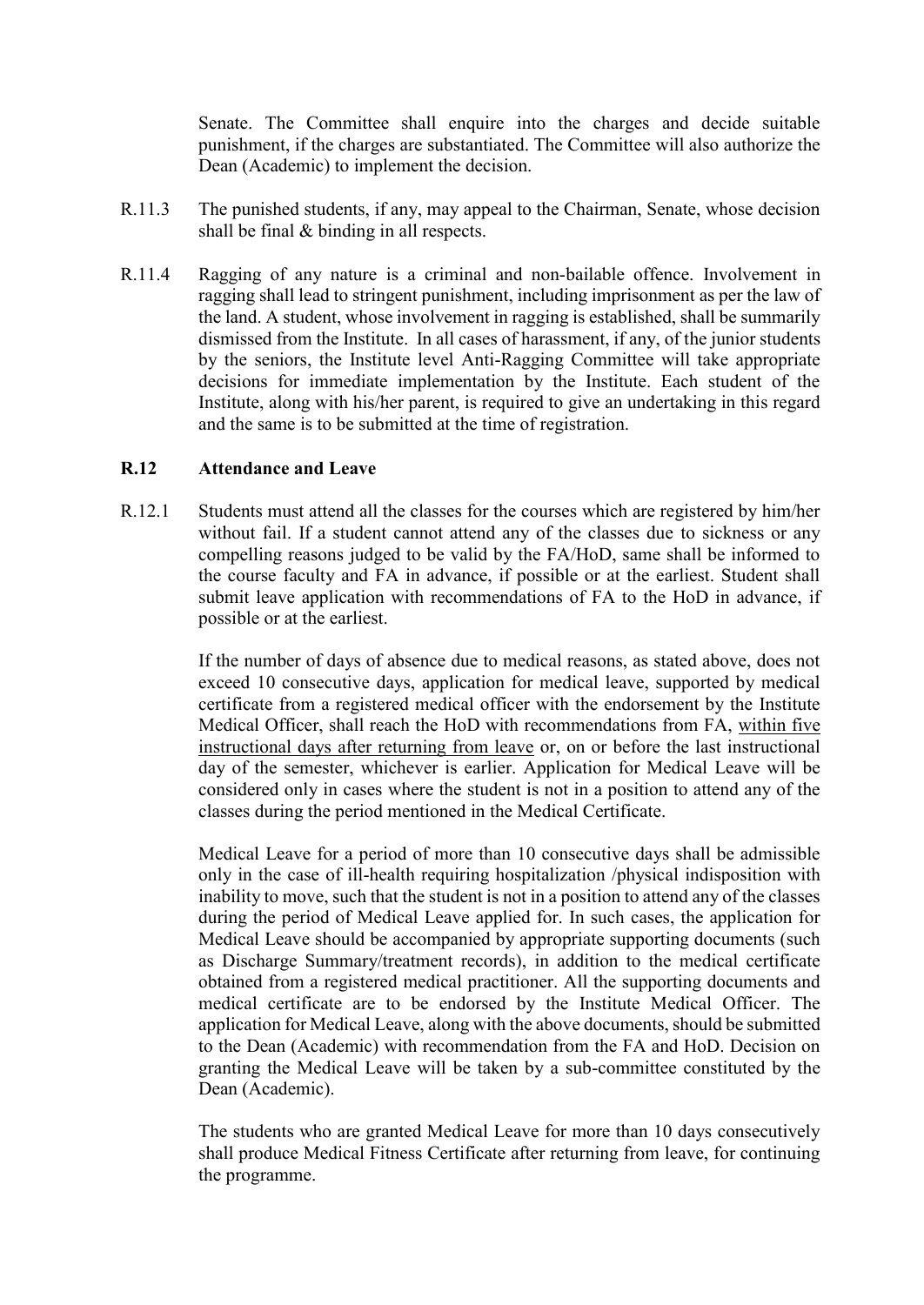If the Medical Leave is granted by the HoD/Dean (Academic), the student has to keep the relevant records (Eg: The leave application with the "Medical Leave Granted" remark by the HoD/Dean-Academic) with him/her for the purpose of producing at the time of applying for condonation of shortage of attendance, if such a situation arises in due course, as mentioned in R.12.6.

In any case, the total number of days of leave (all the leaves put together) in a semester should not exceed 50% of the total instructional days in the semester.

Every member of the faculty handling a class shall record attendance on all hours of instruction. The course faculty of the course is required to finalise the attendance on the last instructional day of the course in the semester.

R.12.2 The percentage of attendance calculated on the last instructional day shall be indicated by a letter code as given below and shall be reported to the class committee.

#### **Attendance Code**

90% and above: H 80% and above but less than 90%: N Less than 80% L

The percentage of attendance shall be calculated for the classes conducted from the date of commencement of the classes in the semester as per the academic calendar. This is applicable in the case of late registrations also. In case of late admission of first semester students, it may be counted from the date of his/her admission.

- R.12.3 A student whose attendance is less than 80% for a course (L grade) is not eligible to appear for the end semester examination for that course, if he/she has not been sanctioned condonation of shortage of attendance as per R.12.6.
- R.12.4 The details of all students who have attendance less than 80% in a course (L grade) shall be announced by the course faculty on the last instructional day in the class. These details shall be sent to the concerned FA/HoDs.
- R.12.5 Those students having overall attendance of less than 80% (L grade) but having 80% or more attendance for the period other than their Medical Leave, as stated in R.12.1, may be considered for condonation of shortage of attendance subject to the following conditions:
	- (i) The overall attendance in the course including the period of illness should not fall below 50%.
	- (ii) Medical Leave should have been granted by the competent authority, in response to the application for Medical Leave submitted within the stipulated time (within five instructional days after returning from leave or, on or before the last instructional day of the semester, whichever is earlier), as stated in R.12.1.

Application for condonation recommended by the Faculty Advisor and concerned faculty is to be submitted to the HoD on or before the last instructional day of the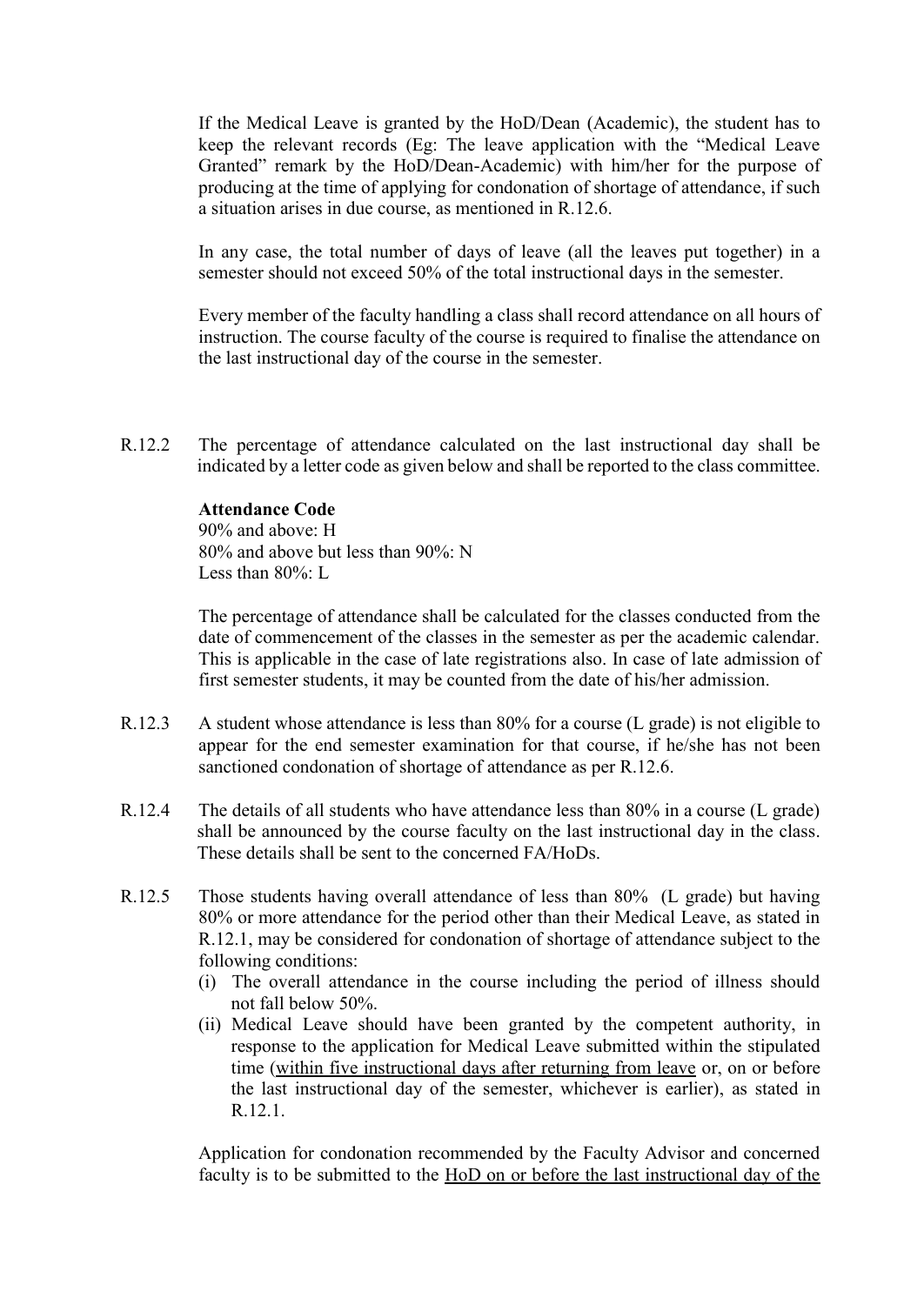semester/or on a date indicated by the department. The application for condonation should be accompanied by the proof of approval of the Medical Leave by the competent authority, obtained within the stipulated time (as stated in R.12.1). The HoD, depending on the merit of the case, may permit the student to appear for the end semester examination. List of such students permitted to appear for the end semester examination will be published in the department. The details of approval of condonation will be intimated to FA, Course Faculty, Faculty in charge of Examinations, Chairman of the Class committee and Dean (Academic). All the related records shall be kept with concerned FA in the department. *A student shall be eligible for this concession at most in two semesters during the entire duration of the degree programme***.**

- R.12.6 Students are expected to attend all the classes of theory and practical/drawing/seminar courses. As an incentive to those students who participate in extra-curricular activities such as Tathva and Ragam/Cultural events inside or outside institute and those who represent the Institute in sports  $\&$  games, cultural/technical events or festivals outside the Institute, a relaxation of up to 5% attendance shall be given,subject to the condition that these students getprior approval from the followingofficials:
	- 1. Tathva: Faculty Convener, Tathva
	- 2. Ragam/Cultural events or festivals inside/outside the Institute): Faculty Convener, Ragam/Dean (Students Welfare)
	- 3. Presenting Technical Papers/Attending Technical Conferences/Workshops: Faculty Advisor/HoD concerned
	- 4. Sports & Games (inside or outside the Institute: Faculty in charge of the concerned event (Faculty in charge of Physical Education)

All students participating in extra-curricular activities (mentioned above) are advised to get approval for their duty period from the concerned officials, prior to the programme or event. Students participating/attending in the above are advised to collect the duty/attendance certificates (if any) from the above appropriate authority immediately after the activity/programme.

Students who have enrolled to Training and Placement  $(T \& P)$  for placement / internship related activities are eligible for duty leave upto a maximum of ten days per semester, subject to the actual absence from class for these activities. The attendance details on day / company basis shall be provided by the Department of T  $\&$  P, to the concerned departments to verify the claims from the students.

The students who wish to apply for condonation due to loss of class by participating in extra-curricular activities are required to fill up the necessary form and get it signed by the above appropriate authority. All such applications recommended by the concerned FA shall be submitted to HoD on or before the last dayfor the application for condonation in the semester as per the academic calendar or on adate indicated by the Department for the same, whichever is later. The HoD, depending on the merit of the case may permit the student to appear for the end semester examination. List of such students permitted to appear for the end semester examination will be published in the department (by HoD) with details to FA, Course Faculty, Faculty in charge of Examinations and Chairperson of the Class committee.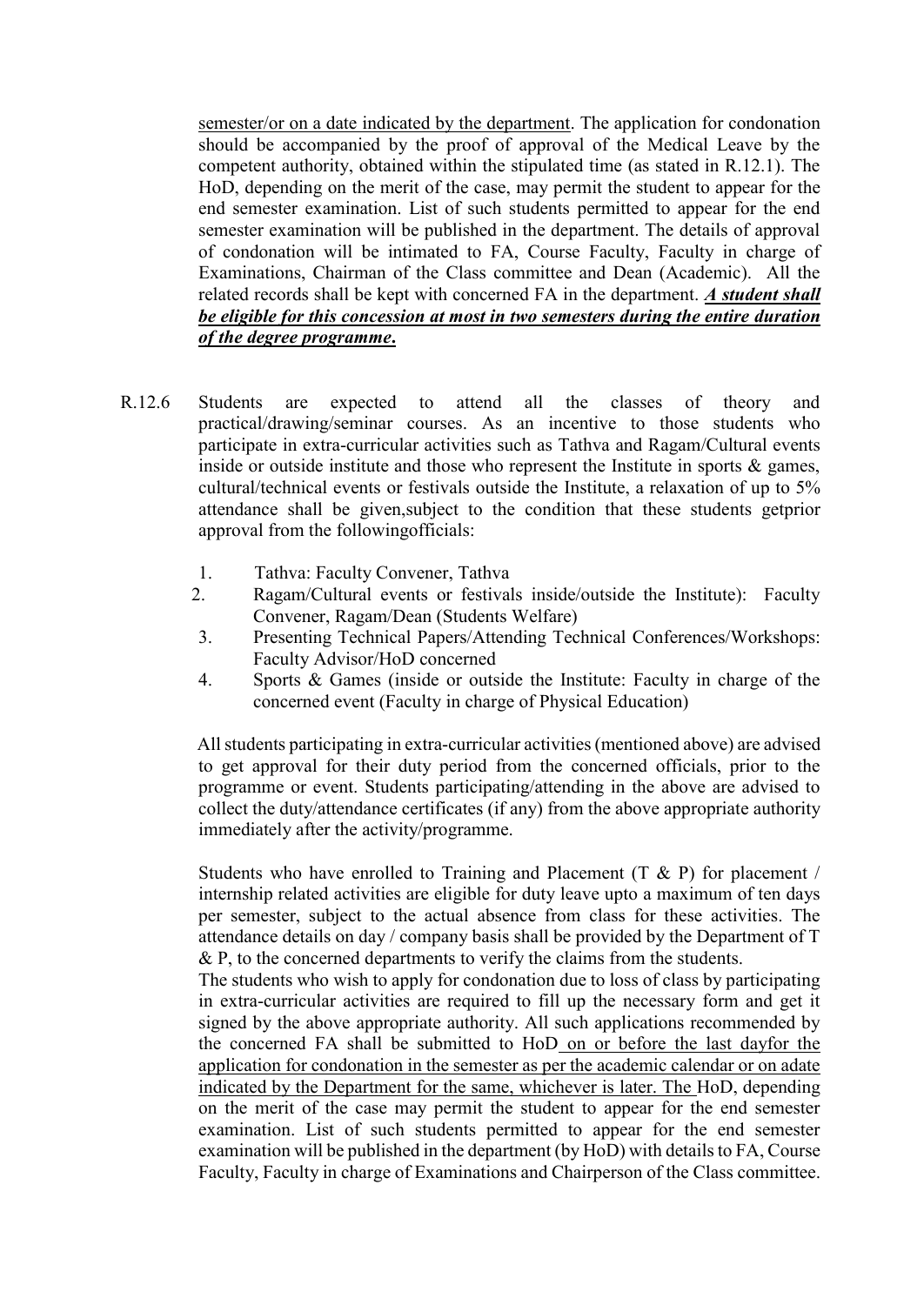All the records shall be kept with FA in the department.

Those students who have attendance less than 50% in any course are not eligible for condonation on any grounds and hence not eligible for appearing for the end semester examination of the course.

#### **R.13 Assessment Procedure**

R.13.1 The Senate shall decide the assessment procedure from time to time. It shall be based on the system of tests/assignments/tutorials/presentations/course projects/reports etc. and end semester examinations in each course in each semester.

## **R.14 System of Tests/Assignments/Tutorials**

R.14.1 Minimum one Interim Test (of 90 minutes duration) is mandatory for lecture based courses and for courses where lectures are clubbed either with practical or drawing or projects etc. Number of assignments/tutorials/presentations/quizzes/course projects/reports etc. shall be decided by the course faculty.

> The details of weightage of marks for the Interim Test and other items like assignments tutorials/presentations/quizzes/course projects/reports shall be decided by the course faculty as per the following guidelines:

Interim Test: 20% - 40% Assignments/Tutorials/Presentations/Quizzes/Course projects etc: 10 % - 30% End Semester Examination: 40% - 50%

This will be announced in the class at the beginning of the semester and will be presented in the Class Committee and modifications, if any, based on the discussions shall be made by the course faculty.

For laboratory/practical/drawing courses, the method of assessment shall be based on tests and the performance of students in the regular laboratory/practical/drawing classes and will be decided by the course faculty. This will be announced in the class at the beginning of the semester and will be presented in the Class Committee and modifications if any based on the discussions shall be made by the course faculty. All such records shall be filed and kept by the Chairperson of the Class Committee.

#### **R.15 End Semester Examination**

- R.15.1 There shall be an end-semester examination of minimum three hours duration for each lecture based course and for each course where lectures are clubbed either with practical or drawing or projects etc. For laboratory/practical/drawing courses, end semester examination is not mandatory.
- R.15.2 End semester examination of Architectural Design courses will be conducted by a panel of examiners (Course Faculty as the Internal Examiner and Expert(s) within the Institute/outside the Institute as External Examiners) constituted by the HoD.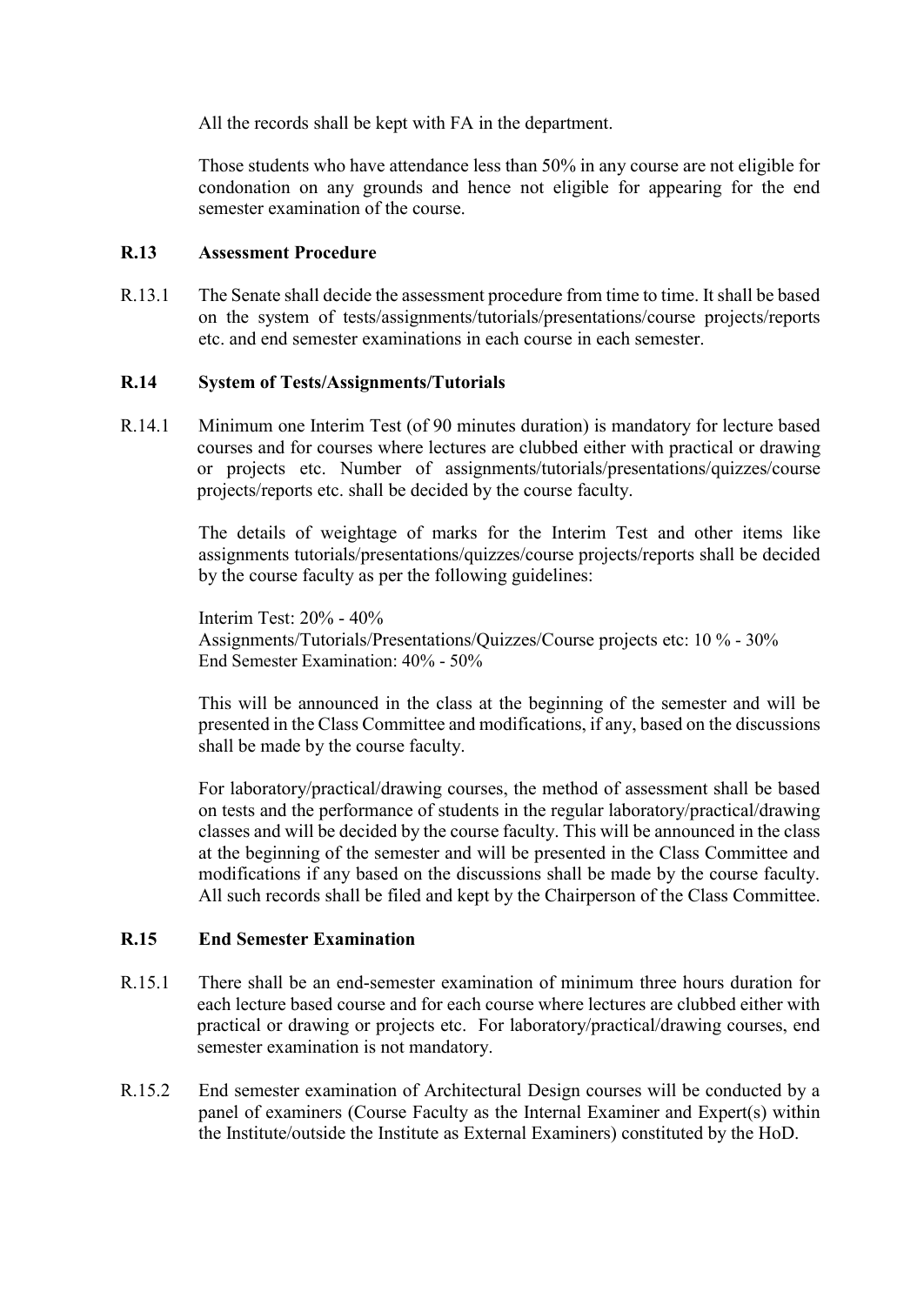#### **R.16 Weights**

For all lecture based courses and for all courses where lectures are clubbed either with practical or drawing or projects etc., the end semester examination shall carry appropriate weight (normally between 40-50%) as per the curriculum. The remaining weight is for the other components like test/assignments/tutorials/course projects etc. For courses where lectures clubbed either with practical or drawing or projects etc. assessment procedure shall be a properly weighted combination of those for lectures and those for practical or drawing or project components etc., and shall be decided by the course faculty in consultation with the class committee.

If end semester examination is planned for a laboratory/practical/drawing course, it shall be conducted before the last instructional day and the weightage for it should not exceed 40%.

For courses on physical education, value education and NSS, the concerned instructors, in consultation with the Dean (Academic) shall decide the assessment procedure.

## **R.17 Make-up Examination**

- R.17.1 Students who miss the Interim Test or end-semester examination due to ill-health requiring hospitalization /physical indisposition with inability to move or any other compelling reason judged to be valid by the FA/HoD, are eligible for a make-up examination.
- R.17.2 Those who miss test or end semester examinations shall apply to the concerned HoD through FA within five instructional/working days after the missed test/examination or before the prescribed date indicated in the academic calendar whichever is earlier, giving the reasons/proofs for the absence. Applications received after this period will not be entertained. Students residing in the hostels should produce a medical certificate (as the proof for absence) issued by the Institute Medical Officer certifying that he/she was admitted to hospital during the period of examination or he/she was not in a condition to write the examination. Requirement of hospitalized treatment is not applicable in the case of contagious disease like chicken pox.

Students residing outside the campus must produce a medical certificate (as the proof for absence) from a Registered Medical Practitioner certifying that he/she was admitted to hospital during the period of examination or he/she was not in a condition to write the examination, and the same should be duly endorsed by parent/guardian of the student and also by the Institute Medical Officer.

All applications for make-up examinations when approved by the concerned HoD shall be given to FA and the Class Committee Chairperson. The FA shall inform the same to the course faculty concerned. The list of students permitted to appear for the make-up examinations of Interim Test and end-semester examination shall be published in the department.

The list of students permitted to appear for the make-up examinations of Interim Test and end-semester examination of first year B.Tech courses shall be published by the First Year B.Tech coordinator.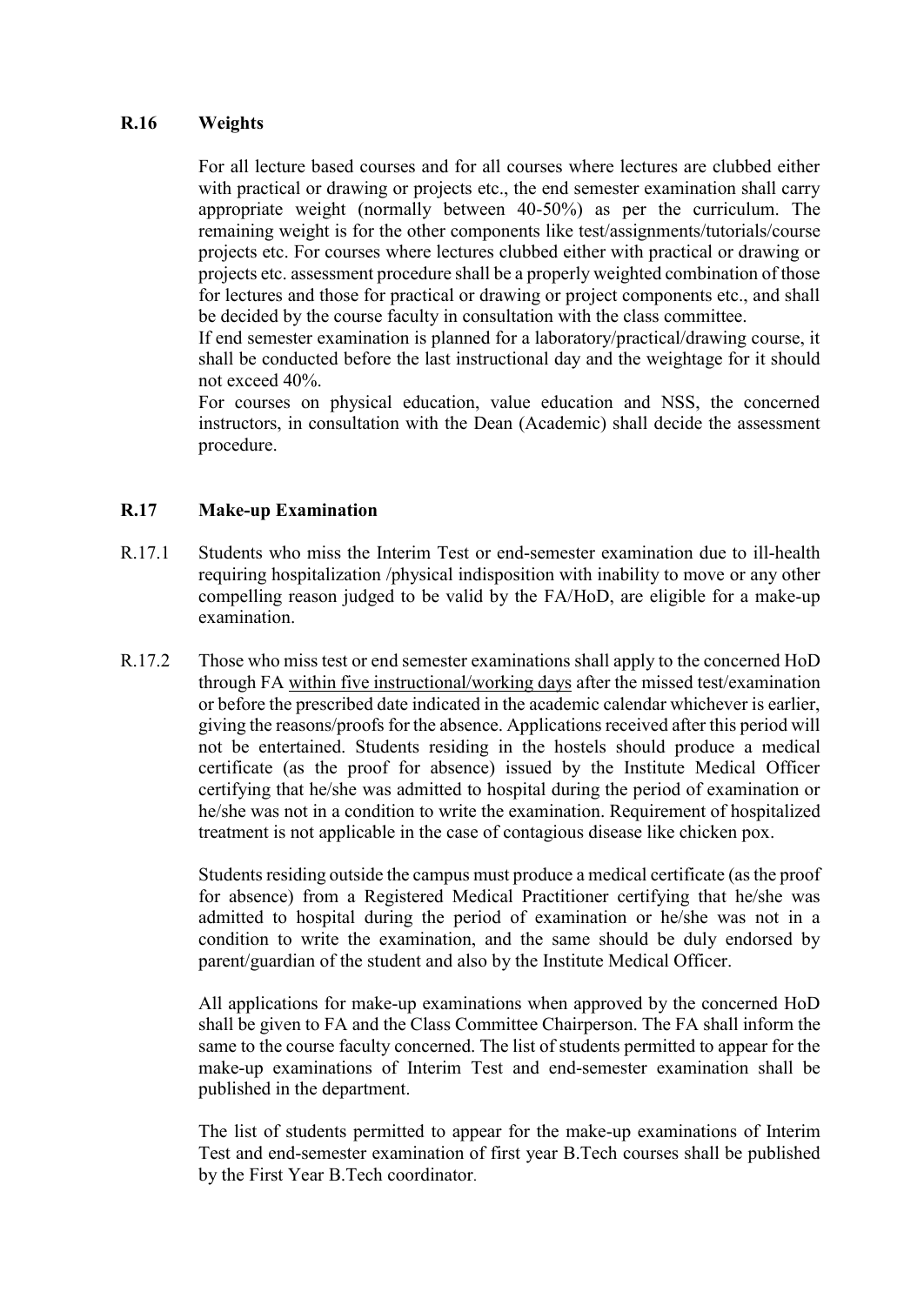- R.17.3 Make-up examination for Interim Test and End semester examination shall be conducted by the course faculty concerned during appropriate slots as per the schedule published in the academic calendar. Record of the corrected marks shall be kept by the concerned faculty, with appropriate entries in the institute DSS. The same shall be informed to the FA and the Class Committee Chairperson.
- R.17.4 A student who misses the make-up examination will not normally be given another make-up examination. However, in exceptional cases of prolonged illness resulting in the student missing a make-up examination, Dean (Academic) as the nominee of the Chairman of the Senate, may permit the student to appear for a second make-up examination based on the request from the student (enclosing proof for the reasons for missing the make-up) with appropriate recommendations of the FA/HoD.

## **R.18 Evaluation of Project/Thesis and Seminar**

R.18.1 Project/Thesis work in the curriculum can be done individually or by a group of students as decided by the Department. The Project work in the seventh semester/ninth semester is pre-requisite of the Project work in the eighth semester/tenth semester as the project work in the latter semester is continuation of the former one. The project work will be assessed by a panel of examiners (within the Department/within the Institute/experts from outside the Institute) decided by the HoD. Method of assessment/evaluation will be decided by the panel of examiners and will be announced in the class committee.

> If outside experts are invited for evaluation, it shall be with the approval of the Dean (academic).

> Seminar (s) as per the curriculum shall be presented by individual student. This will be assessed by a panel of examiners within the department decided by the HoD. Method of assessment/evaluation will be decided by the panel of examiners and will be announced in the class committee.

R.18.2 On completion of the project/thesis, the student shall submit a report in the prescribed format to the department. Number of copies and the format will be as per the department guidelines. Soft copy of the report shall be submitted to the Institute Digital Library.

After the successful presentation of the seminar, the student shall submit a report in the prescribed format to the department. Number of copies and the format will be as per the department guidelines.

#### **R.19 Method of Grading**

R.19.1 The faculty will return evaluated assignments, tutorials, term papers, test papers etc., in reasonable time after the respective test/examination/submission.

> Course Faculty/Coordinators shall publish the total marks for the assessment other than that for the end semester examination, for all students registered for the course by the last instructional day. Any clarification on these marks shall be done by the student with the concerned course faculty before the end semester examination.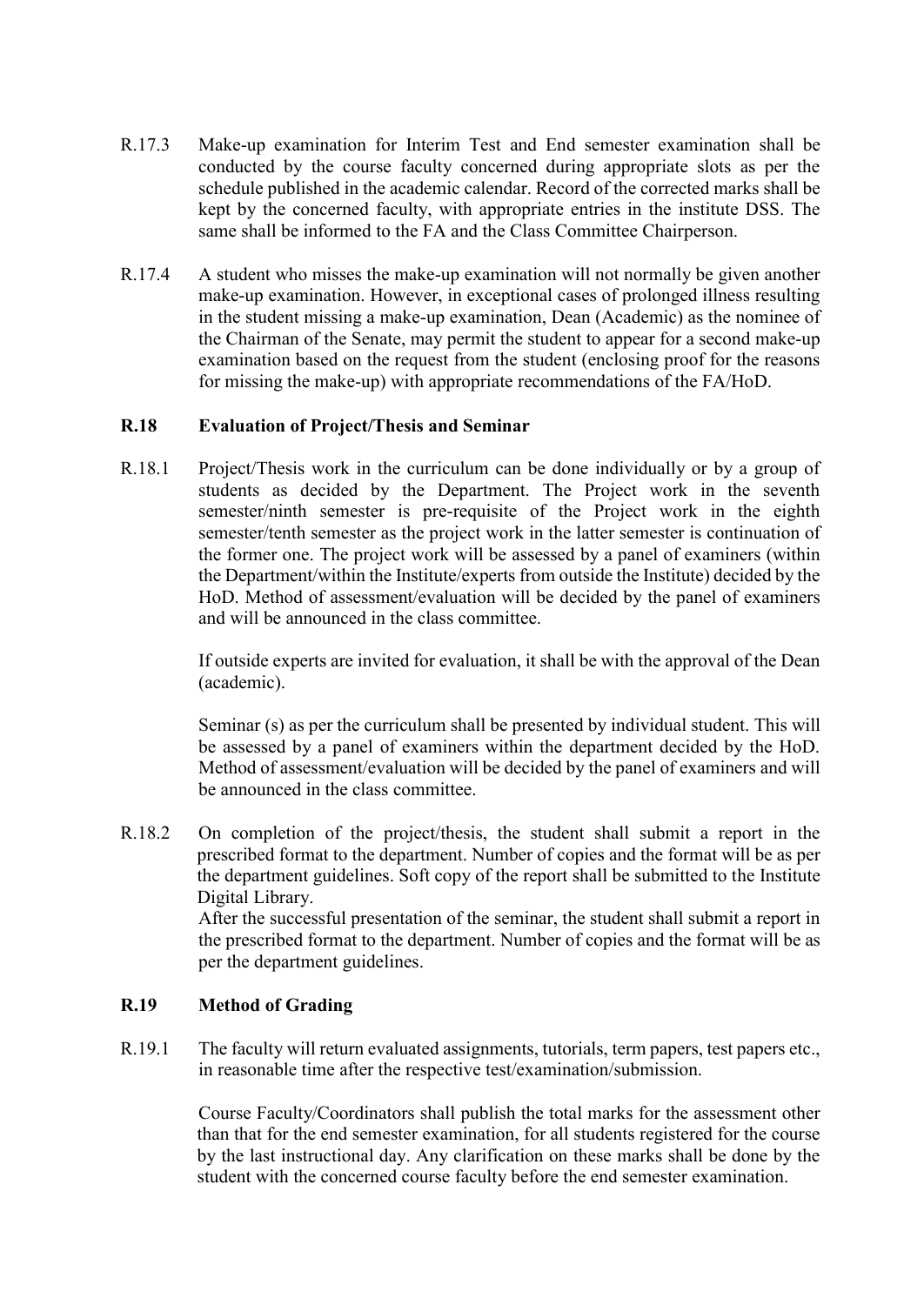R.19.2 After the valuation of end semester examination, two copies of the results sheets of the respective course containing the marks scored, proposed grade and attendance code shall be submitted by the Course Faculty to the Class Committee Chairperson for conducting the class committee to finalize the grades. This shall include results of all make-up examinations.

> A Class Committee without the student members shall be convened on a convenient date before the date of declaration of results as per the approved academic calendar. The letter grades to be awarded to the students for different courses shall be verified and finalized at the meeting. Chairperson of the Class Committee shall submit the final results to the HoD for forwarding to the Dean (Academic).

R.19.3 Based on the semester performance, each student is awarded a final letter grade in each course. The letter grades and the grade points are as follows:

| Grade       | <b>Grade points</b>                        |  |
|-------------|--------------------------------------------|--|
| S           | 10                                         |  |
| A           |                                            |  |
| В           |                                            |  |
| $\mathbf C$ |                                            |  |
| D           |                                            |  |
| E           |                                            |  |
| F           | 0 (Failure)                                |  |
| W           | 0 (Failure due to insufficient attendance) |  |
|             | 0 Incomplete (evaluation not completed     |  |
|             | and actual grade to be awarded later)      |  |

- R.19.4 Grade I (English Alphabetic Letter I)will be awarded by a course faculty for a course to any student when the final evaluation could not be completed before the final class committee due to valid reasons. I-Grade shall be converted to proper grade before the next academic year and the same shall be informed to the academic section by the course faculty through HoD. Concerned FA and Chairperson, Class Committee shall also be informed about the final result. If it could not be finalized before the registration of the next academic year, subsequent registration shall be done only with the permission from the Dean (Academic).
- R.19.5 A student is considered to have credited a course or earned credits in respect of a course if he/she secures a grade other than F, W or I for that course.

#### **R.20 Declaration of Results**

R.20.1 After finalization of the grades in the Class Committee meeting (without the presence of the student representatives), hard and soft copies of consolidated results with marks, final grades and the attendance codes (in a prescribed form, if any, specified by the academic section) shall be forwarded by the Class Committee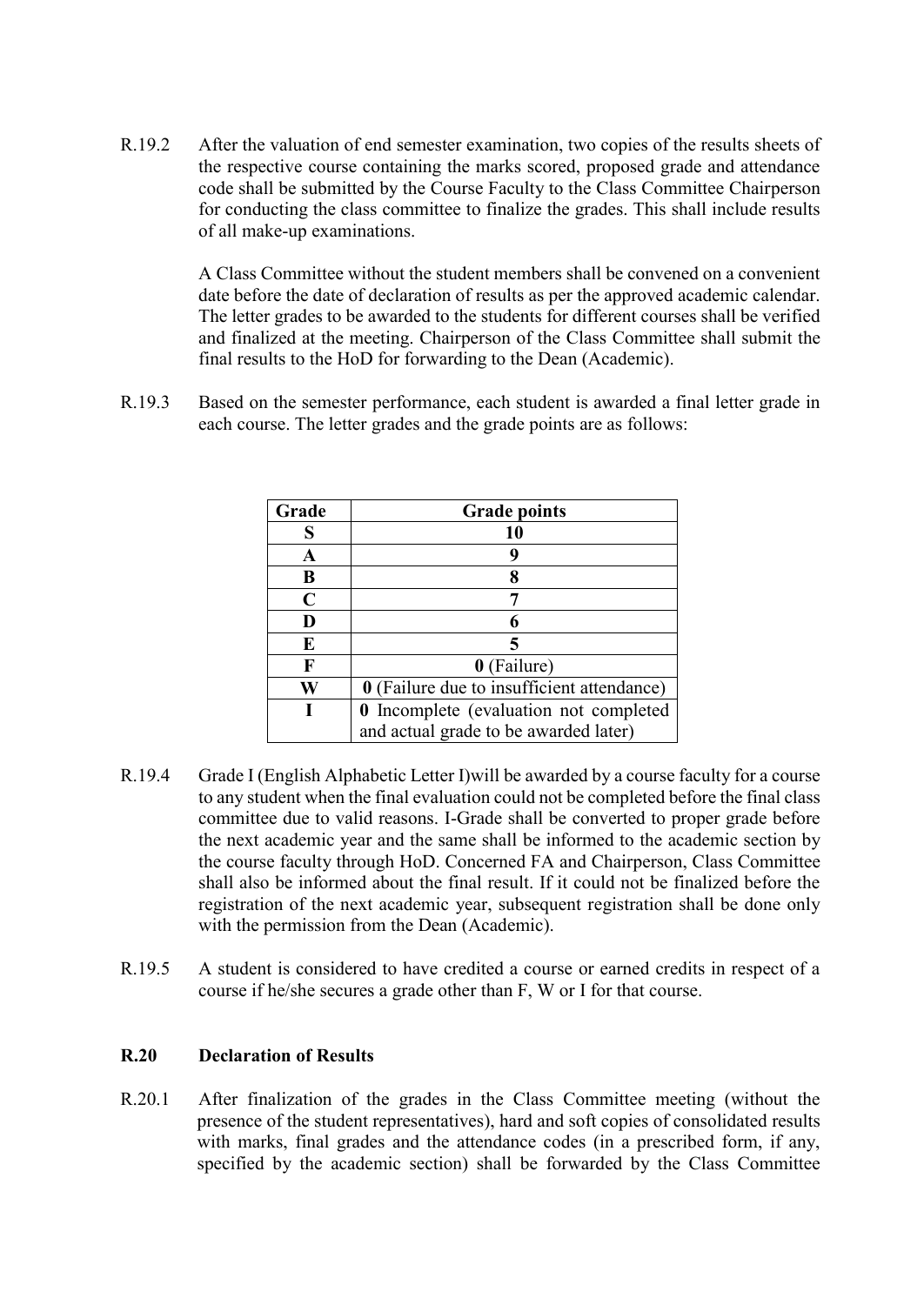Chairperson to the Dean (Academic) through HoD. The consolidated results shall include results of all make-up examinations.

One set of hard copies of consolidated results shall be sent to the concerned HoD and FA by the Class committee Chairperson for their reference and records.

Results (without marks but having the final grades and the attendance codes against Roll number of students without names) will be published in the respective Department Notice Boards and in the Institute website on the time/day as per the academic calendar or as instructed by the Dean (Academic).

#### **R.21 Re-examination**

- R.21.1 If a student appears for the End Semester Examination and earns 'F' grade in a course in the Monsoon semester or Winter Semester, he/she can appear for a Reexamination (REX) for the course, or repeat the course next time when it is offered. If a student opts for REX, he/she should submit an application in the prescribed format to the concerned HoD within five days after publication of the results of the respective semester by paying a fee of Rs. 1000/- per course. The REX will be conducted by the course faculty for the End Semester Component (40-50%) only [while the marks of the continuous evaluation component will be retained]. This examination will be conducted within 10 days of the results publication of the semester. The makeup examination for eligible students (if any) will also be conducted along with the REX. The student will be awarded a grade as per the grading criteria followed for the course during the semester. The result will be published within five days from the conduct of the REX and will be communicated to the Academic Section*.*
- R.21.2 In case, a student gets F grade again in REX, he/she can appear for SAY (Save A Year) examination, or repeat the course next time when it is offered. If the student opts for SAY, he/she should submit an application in the prescribed format to the concerned HoD within five days after publication of the result of REX, by paying a fee of Rs. 2000/- per course. The course faculty concerned will mentor the student to prepare for the SAY examination. The SAY examination will be conducted by the course faculty for the End Semester Component (40-50%) only [while the marks of the continuous evaluation component will be retained]. In the SAY examination, the student will be awarded ONLY E/F grade. The results of SAY examination will be communicated to Academic Section, within ten days after the last day of SAY examination.

SAY examination for the courses in Monsoon Semester can be conducted either in the following Winter Semester or during the summer vacation.

- R.21.3 In the case of Winter Semester, the same procedure for REX/SAYexamination will be followed. However, SAY examination can be conducted towards the end of the summer vacation and before the date of late registration for the next Monsoon Semester, so that the student will not lose a year/semester.
- R.21.4 In case, a student gets an F grade again, the student will have to repeat the course (if eligible to do so) or discontinue the programme, as per the clause R.8.1.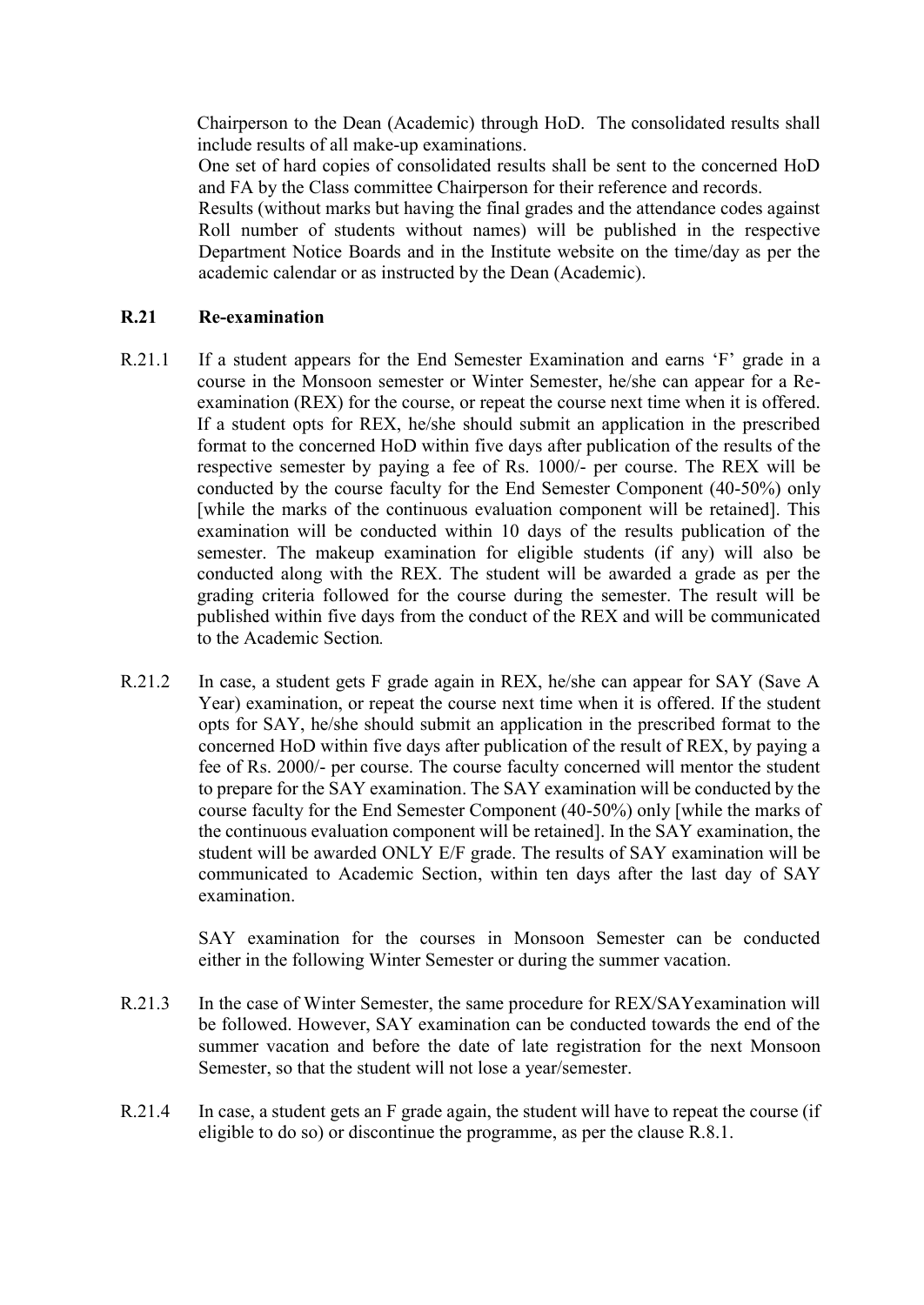R.21.5 Separate Grade Cards will be issued for REX and SAY examinations. If a student gets 'F' grade in a course in any of the attempts (including REX and SAY), the same will be highlighted with a '\*" mark in the respective Grade Cards, as well as, in the final Transcript.

### **R.22 Re-evaluation of Answer Sheets & Repetition of a Course**

- R.22.1 Re-examination of answer sheets prior to re-evaluation
	- a In case any student needs clarification on his/her grade or wishes his/her answer sheets of end semester examinations of any lecture based courses (other than projects, laboratory, design, thesis, drawing and seminars) to be re-examined, he/she can contact the course faculty concerned within five working days after the commencement of the immediately succeeding semester or within five working days on publication of results, whichever is later. The student shall have access to his/her answer paper(s) in the end semester examination which may be shown to him/her by the faculty concerned. If the faculty feels that the case is genuine, he/she may reexamine the case and forward a revised grade, if any, to the Dean (Academic) through the Chairperson of the Class Committee with proper justification for the revision on intimation to the concerned FA/HoD.
	- b If the student genuinely feels that he/she has grievance which is not yet sorted out with the course faculty, he/she may represent the matter to the concerned HoD (Head of the Department to which the course faculty concerned belongs) though his/her FA/HoD (Head of the Department to which the student belongs) within five working days on publication of results or within five instructional days after the commencement of the immediately succeeding semester, whichever is later. The HoD shall examine the case, take suitable decision and communicate the same to the student in writing. (If the concerned faculty is the HoD, then HoD may refer the matter to one of the senior faculty members of the department). Revised result, if any, shall be sent to the Dean (Academic) through the Chairperson of the Class Committee with proper justification for the revision on intimation to the concerned FA/HoD.
- R.22.2 Re-evaluation of answer sheets
	- If the student is not satisfied with the decision of the HoD, he/she may appeal to the Dean (Academic) (through FA &HoD) within ten working days on receipt of the communication from the HoD, for the re-evaluation of the answer papers. The student has to make necessary payment for the re-evaluation and attach receipt along with application. Dean (Academic) may arrange for the re-evaluation of the answer papers in deserving cases by another faculty (from a panel of minimum 2 examiners proposed by the HoD) within the Institute. Once the re-evaluation of answer sheets is completed, the result will be intimated by the faculty who re-examined the answer sheets to Dean (Academic) through the HoD. For all such cases, the results obtained for the re-evaluation will replace the earlier results, only if the difference is more than 5% of the maximum marks.
	- a Requests received from the student within the stipulated time limits only shall be entertained.
	- b The decision of the Chairman, Senate will be final & binding for all the clauses above.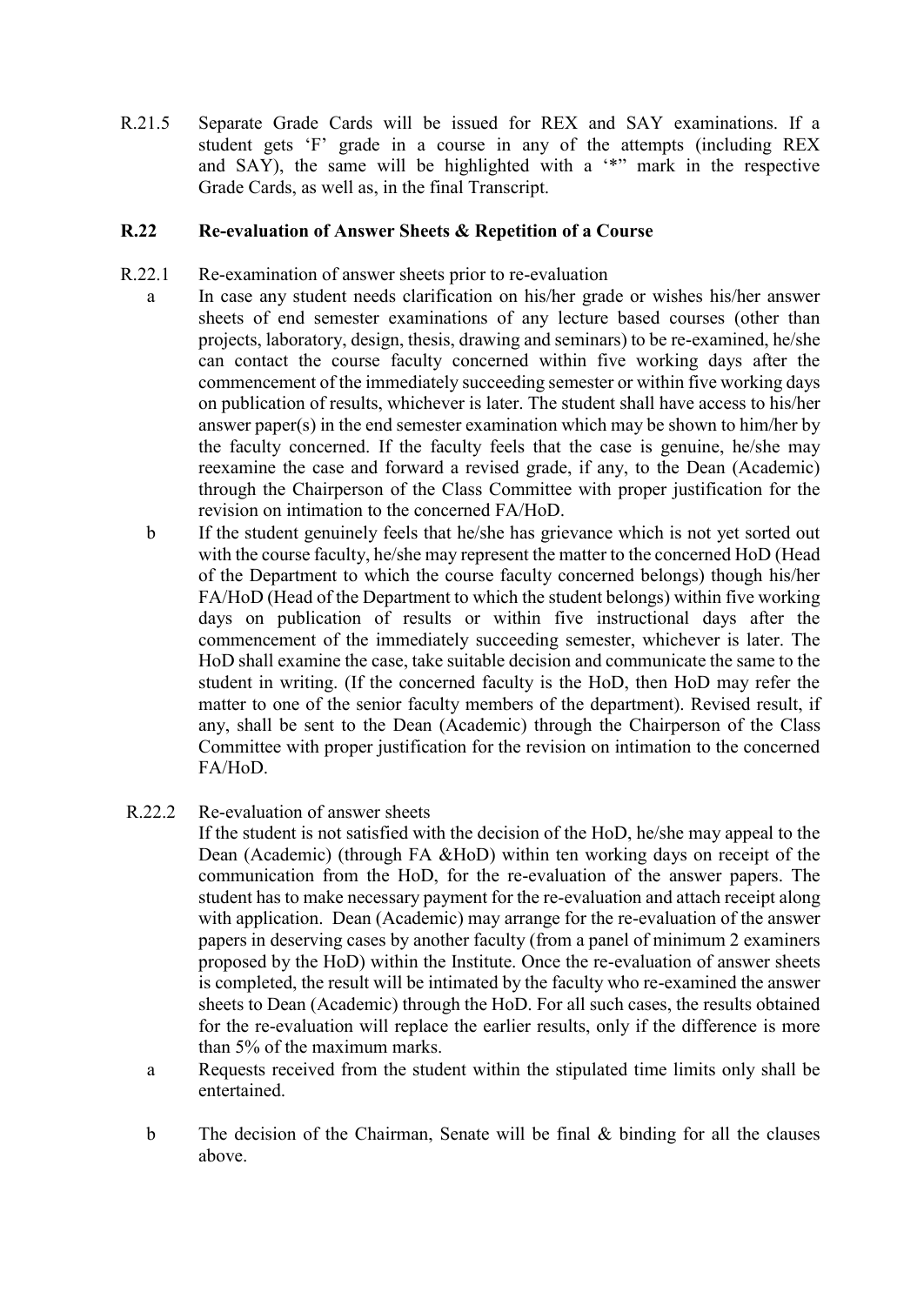#### R.22.3 Repetition of a Course

a A student who was awarded W grade in a core course has to repeat it compulsorily. Students with 'F' grade in any lecture-based course(s) can appear for the REX/SAY examination for clearing such course(s), subject to the conditions stipulated in Regulation R.21. If a student is not interested to appear for the REX/SAY examination or he/she fails in the REX/SAY examination also, he/she has to repeat the course.

If the same course (same code/title/credit) is not available due to the change in the curriculum, then the student shall register for the approved equivalent course(s) (meeting the same credits) of the new curriculum as per the advice of FA.

If the course is an elective course, the student may repeat the same course if he/she so desires or register for a new elective course based on the advice from FA.

b Students repeating courses with F and/or W grade have to register for the same as per the guidelines of academic section and attend all the classes for the courses registered like regular students and attendance shall be mandatory. Number of courses to be registered in any of the semesters shall be decided in consultation with FA.

The students who got F or W Grade in any course in the first semester are not allowed to repeat the same course in the immediately succeeding second semester, along with the regular second semester courses.

#### **R.23 Grade Point Average**

R.23.1 The academic performance of a student in a semester is indicated by the Semester Grade Point Average (SGPA).

$$
SGPA = \frac{\Sigma (C^*GP)}{\Sigma C}
$$

where the summation is taken over all the courses registered for by the student in the semester, except Pass/Fail courses and C indicates the number of credits for the course and GP is the grade point scored by the student for the course.

The performance of a student up to and including a particular semester is indicated by the earned credits and the Cumulative Grade Point Average (CGPA).

$$
CGPA = \frac{\Sigma(C*GP)}{\Sigma C}
$$

where the summation is taken for all the courses registered for by the student except Pass/Fail courses, up to and including the recently completed semester.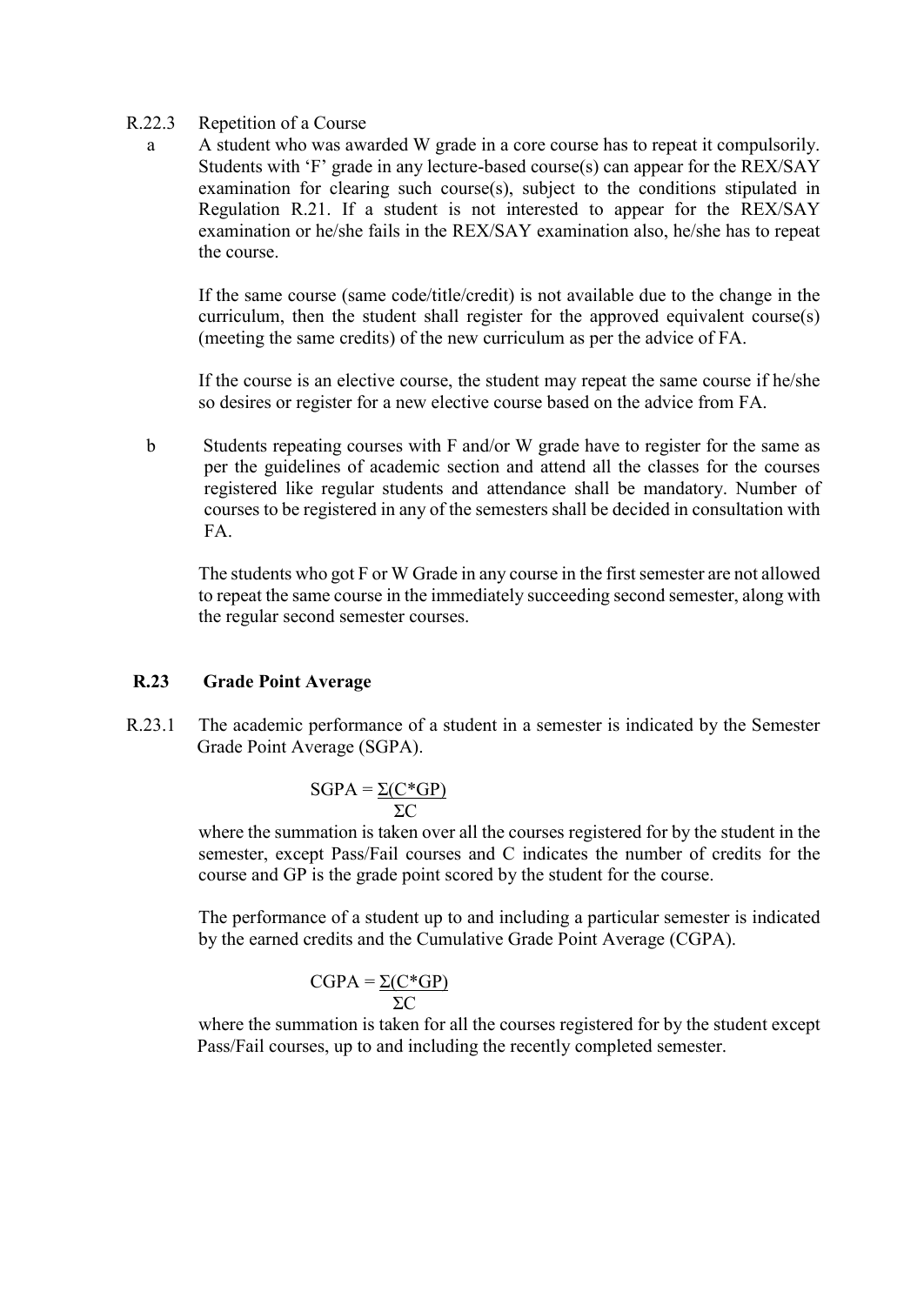## **R.24 Grade Card**

R.24.1 The semester wise Grade Cards will be issued to each student through FA by the academic section normally within a month from the completion of finalization of the results and shall contain the following details:

> a) code, title, credit and category of each course registered in the semester,

- b) letter grade obtained,
- c) \* indication for subjects with more than one appearance,
- d) attendance code,
- e) total number of credits earned by the student up to the end of that semester in each category and grand total, and
- f) SGPA & CGPA.

#### R.24.2 Class/Division

Classification is based on CGPA and is as follows: CGPA 8 and above: **First Class with Distinction**  CGPA 6.5 and above, but less than 8: **First Class**  CGPA 5 and above, but less than 6.5: **Second Class**

R.24.3 The CGPA can be converted to percentage of marks as follows:

(**CGPA -** 0.5) x 10 = **Percentage of marks**.

#### **R.25 Slow-pace Learning**

R.25.1 Courses to be registered in each semester are specified in the curriculum. However, a student may register for a lesser number of credits than specified in the curriculum subject to satisfying R.7 and R.8, if he/she feels an overload with the courses in the semester, in line with the advice of FA.

#### **R.26 Permanent Disqualification**

R.26.1 As per R.8, if any student does not qualify to register for the higher semester, he/she is not eligible to continue the programme in the Institute and has to discontinue the programme.

> All such candidates stand disqualified permanently for the B.Tech. or B.Arch. Degree of the Institute. FA/HoD shall inform the parents/guardians of such students immediately on declaration of results of the previous semester, about the status of their ward.

R.26.2 If a student neither gets permission for temporary discontinuation (see R.10) nor registers for courses for the minimum credits (see R.7) during any semester, before earning the minimum credit requirements for the award of the degree as per the approved curriculum, then he/she is deemed to have discontinued the programme permanently and shall not be permitted to continue the programme.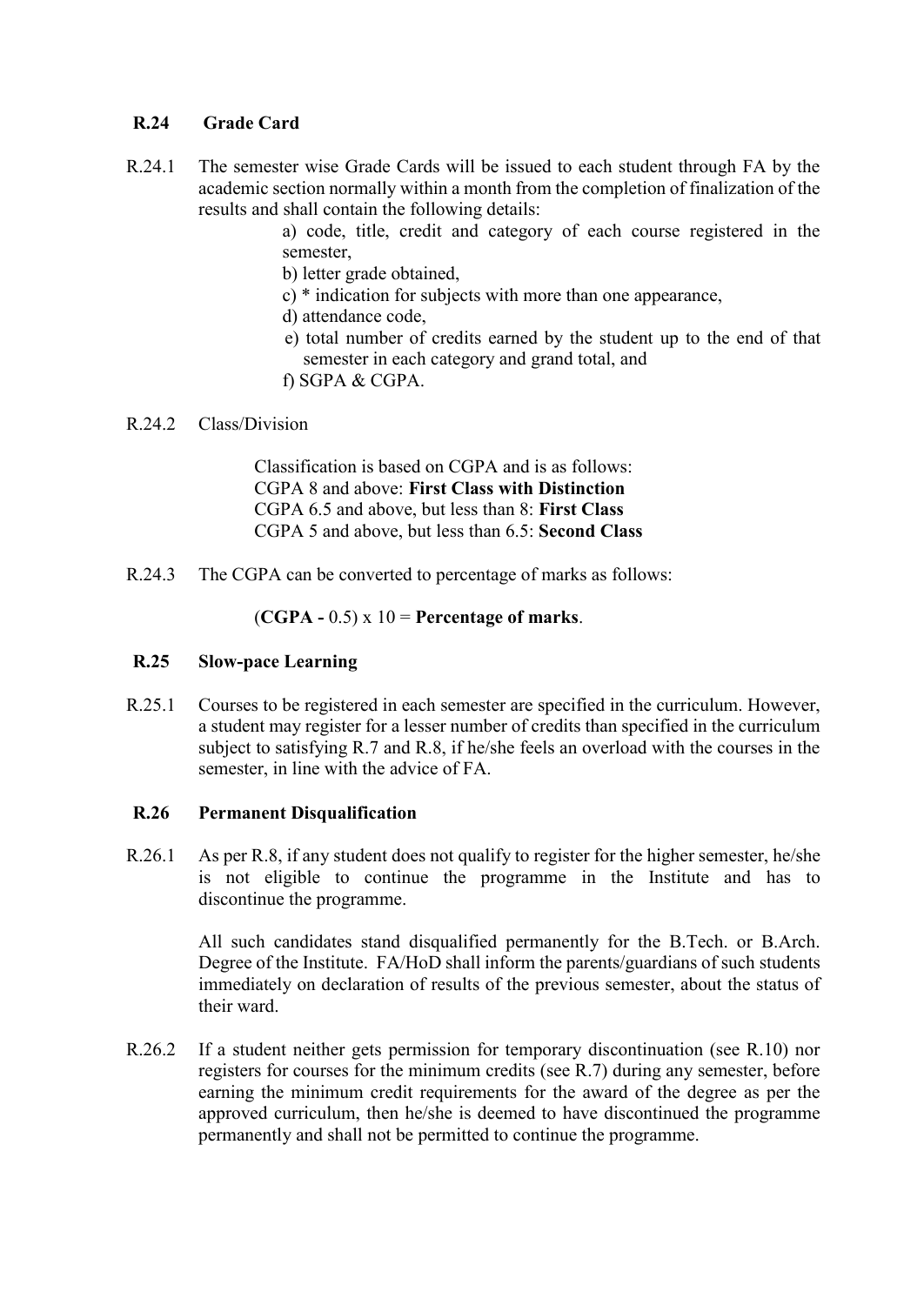### **R.27 Courses under OT Category**

R.27.1 Courses on Environmental Studies, Physical Education, Value Education and National Service Scheme are to be credited compulsorily during the programme. These courses belong to Pass/Fail category and are not included in the computation of SGPA/CGPA.

### **R.28 Transfer of Credits**

R.28.1 Within the broad frame work of these regulations, the Senate, on the recommendation of the concerned DCC and Board of Academic Council (BoAC) may permit students to earn part of the credit requirements in other approved Institutes of repute and status in the country or abroad. The Senate may, in other exceptional cases, approve admission with advance credit of candidates earned from other approved Institutes of repute and status in the country or abroad, recommended by the DCC and BoAC

#### **R.29 Eligibility for the Award of B.Tech./B.Arch. Degree**

- R.29.1a A student shall be declared to be eligible for the award of the B. Tech. Degree if he/she has
	- i) registered and successfully credited all the core courses of B. Tech.,
	- ii) successfully acquired the credits in the different categories, as specified in the approved curriculum of B. Tech. corresponding to the discipline (branch) of his/her study within the stipulated time;
	- iii) earned a CGPA score of 5.0 or above.
	- iv) completed the normal duration of the programme for B. Tech.,
	- v) no dues to any departments/sections of the Institute including hostels, and
	- vi) no disciplinary action pending against him/her.
- R.29.1b A student shall be declared to be eligible for the award of the B. Arch Degree if he/she has
	- i) registered and successfully credited all the core courses of B. Arch;
	- ii)successfully acquired the credits in the different categories, as specified in the approved curriculum of B. Arch within the stipulated time;
	- iii) earned a CGPA score of 5.0 or above.
	- iv) completed the normal duration of the programmefor B.Arch.,
	- v) no dues to any departments/sections of the Institute including hostels, and
	- vi) no disciplinary action pending against him/her.
- R.29.1c Students who completed the programme and are eligible for the award of the Degree can get following documents on application from the academic section within two weeks of declaration of results:

Transfer certificate, Migration certificate, Provisional degree certificates, Course completion certificate and consolidated grade card.

Degree certificate will be issued during convocation as per the notifications issued by the Institute. The degree certificate shall be sent by registered post to the